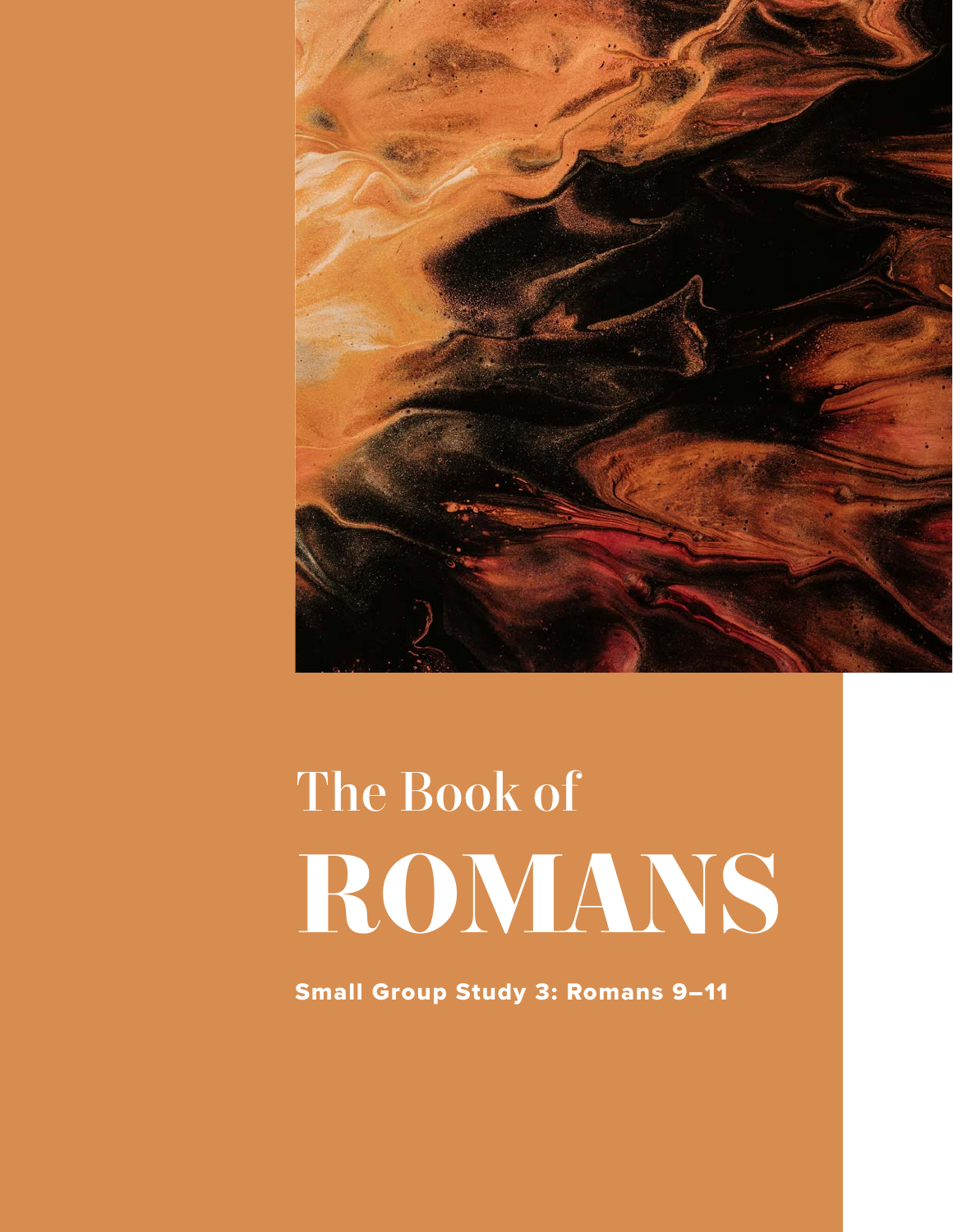# **Introduction**

In 2019, The Summit Church will study the book of Romans together. Pastor J.D. will preach through Romans all year long, and our Summit small groups will investigate the message and meaning of Romans in our small group rhythms.

This Bible study booklet includes five studies that comprise the third set in a larger series of studies produced for Summit small groups this year. Each study is designed to aid both our personal study of Romans *and* facilitate our small group discussions. This current volume will investigate Romans 9–11, which explains God's sovereign choice and the particulars of God's plan to save both Jews and Gentiles into the same family of God.

Romans 9–11 builds upon the foundation Paul established in Romans 1–8 in many ways. Before we can understand God's election and his plan for the Jews, we must understand Paul's presentation of God's righteousness in the gospel (Romans 1–8). The claims of Romans 9–11 led Paul to demonstrate in Romans 1–3 that everyone needs mercy because everyone deserves wrath. Paul went on to show how salvation was a matter of faith, not nationality or adherence to the law (Romans 2–4). Most pointedly, Romans 9 revisits significant questions that Paul answered in Romans 3:1–8, such as: Is there any advantage for Jews regarding salvation? Does Jewish unfaithfulness nullify God's faithfulness?

You might find it helpful to read through Romans 1–8 again before you start this study, paying close attention to the first four chapters. Then, throughout this study, ask yourself how each section fits with, rehashes, depends on, and relates to Romans 1–8. Our ability to understand these connections will only enhance our study of Romans 9–11.

This section of Romans is unique, difficult, and intricate. After a discernible shift at the end of chapter 8, Paul leaves the reader pondering what can separate God's love from his people, and the answer is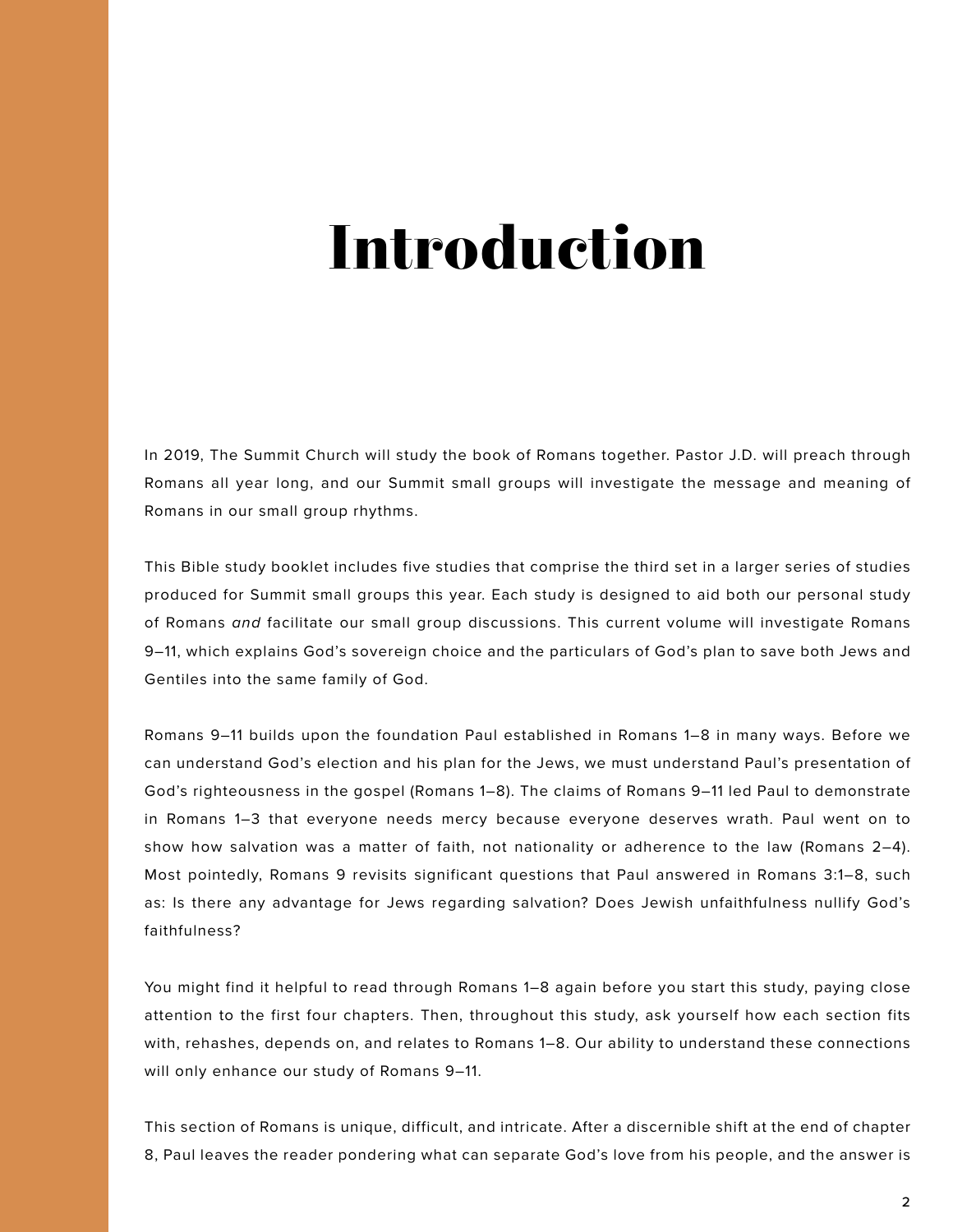emphatically, "Nothing!" (8:31–39). But any Jew reading this in the first century would have paused here, knowing that many prominent Jewish groups had yet to receive God's love displayed in the gospel of Jesus Christ. So, Paul spends chapters 9–11 expressing his anguish over this fact (9:2–3; 10:1) and explaining what God is doing among the Jews (9:24–10:4; 10:21; 11:1–12; 11:24–33).

Paul's primary response to this is to trust in God's election—that is, his sovereign choice of who to save—and God's love for his people. And while chapter 9 makes clear that we cannot expect every individual person descended from Israel to eventually be saved, God makes it known that he still has compassion and mercy for the Israelite people. Chapter 11 ends with an explicit statement that God will save the Jewish people in some major capacity, sometime in the future (11:21–32). Once again, Paul will make numerous references to the Old Testament to solidify this expectation, relying even more heavily on these Hebrew Scriptures than in any previous section of Romans. What is Paul saying with this? God has not deviated from his ancient plan for saving both the Jews and the nations.

### **How to Use This Guide**

Each study begins with some key verses and key principles for each passage, followed by a devotional introduction to prepare our hearts and minds. Then, the Study Guide section incorporates a series of questions specifically designed to help us engage the text of Romans in personal study and small group discussion, according to the H.E.A.R. method of Bible study:

- **● H**ighlight: Read and observe everything in the passage.
- **● E**xplain: Based on your reading, discover what the passage means in its context.
- **● A**pply: Understand how the meaning of the passage affects your life.
- **● R**espond in Prayer: Pray God's Word back to him, asking to believe, share, and put the Bible into practice in your life and relationships.

Work on these exercises at any time throughout the week. Some may find it helpful to work through the exercises in sections—such as two or three blocks of 15 to 20 minutes each, while others may want to study the whole passage in one, hour-long sitting. Whichever approach you choose to take, please answer the exercises *before* your small group meeting. In small groups, we'll discuss our answers to the Bible study questions together. To maximize our study of God's Word and the impact it can have on our lives, we encourage everyone to work through *all* the questions in each of the five weekly studies, but small group leaders may choose to focus on some questions more than others.

In addition to the resources in this booklet, we also encourage you and your small group to take full advantage of the following Romans-specific resources.

# *Explained: The Doctrine of Election* **Booklet**

Romans 9–11 unpacks the concept of God's sovereign choice (election) and the particulars of God's plan to save both Jews and Gentiles into the same family of God. These are weighty matters to consider. Christians of all types can benefit from additional resources and study time to better comprehend such deep ideas.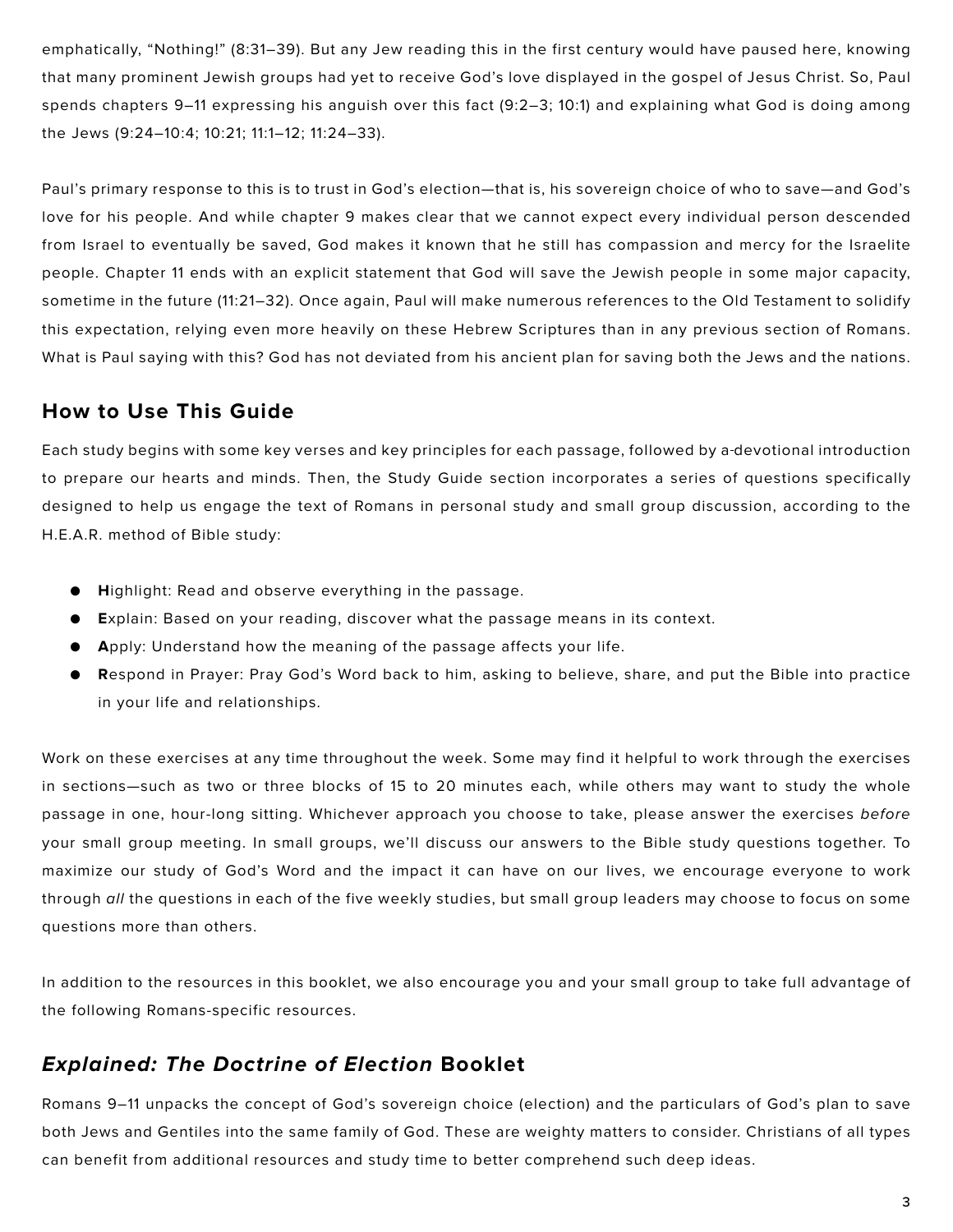After all, Christian doctrine—and the journey to understand it—isn't something reserved for intellectuals or pastors. Rich treasures await those who seek to understand God in a deeper, more intimate way. It might not seem so at first, but understanding Christian theology helps us in the way we encounter and process the world we live in today.

Thus, *Explained: God's Election in Salvation* is a special-edition, supplemental resource that briefly describes the basics behind the doctrine of election, particularly since Romans 9–11 addresses these themes repeatedly. Download *Explained: The Doctrine of Election* at **summitchurch.com/resources**.

# **Discipleship Group Guides**

As part of the Summit small group rhythms, we will produce Discipleship Group (D-group) guides throughout the year to assist your group in applying the truths of the gospel and the messages of Romans, encouraging us to grow deeper in fellowship and accountability.

# **Romans Scripture Journal**

The Romans Scripture Journal is another special-edition resource from The Summit Church to aid your study of Romans in a few specific ways:

- The journal features larger font with extra spacing, wide margins, and blank pages and is designed to give you space to take notes and process what God is saying to you through his Word.
- The journal identifies key terms in bold that correspond with expanded definitions in a glossary at the back of the book.
- The journal includes recommended memory verses from each chapter of Romans, making it easier to hide God's Word in our hearts (Psalm 119:11).

You can find the journal at **summitchurch.com/resources**.

# **Bible Reading Plan**

Encounter God by reading his Word every day in 2019. In order to help us make daily Bible reading a priority, we have released a daily Bible reading plan for the people of The Summit Church. Our reading plan usually covers one chapter per day, and our scheduled readings allow us to read Romans in its entirety three times throughout the year. The 2019 reading plan also features many books with connections to Romans. Some books represent Scriptures quoted by Paul in Romans (e.g. Genesis, Psalms, Isaiah), while other books represent related themes (e.g. Galatians, James, Hebrews). Join thousands of brothers and sisters in Christ at The Summit Church as we encounter God each day through our 2019 Bible reading plan. You can find the plan at **summitprayer.com/reading**.

# **Additional Romans Resources**

For even more resources, The Summit Institute has provided a list of recommended Romans resources to meet a variety of ministry needs. Visit **summitrduinstitute.com/romans**.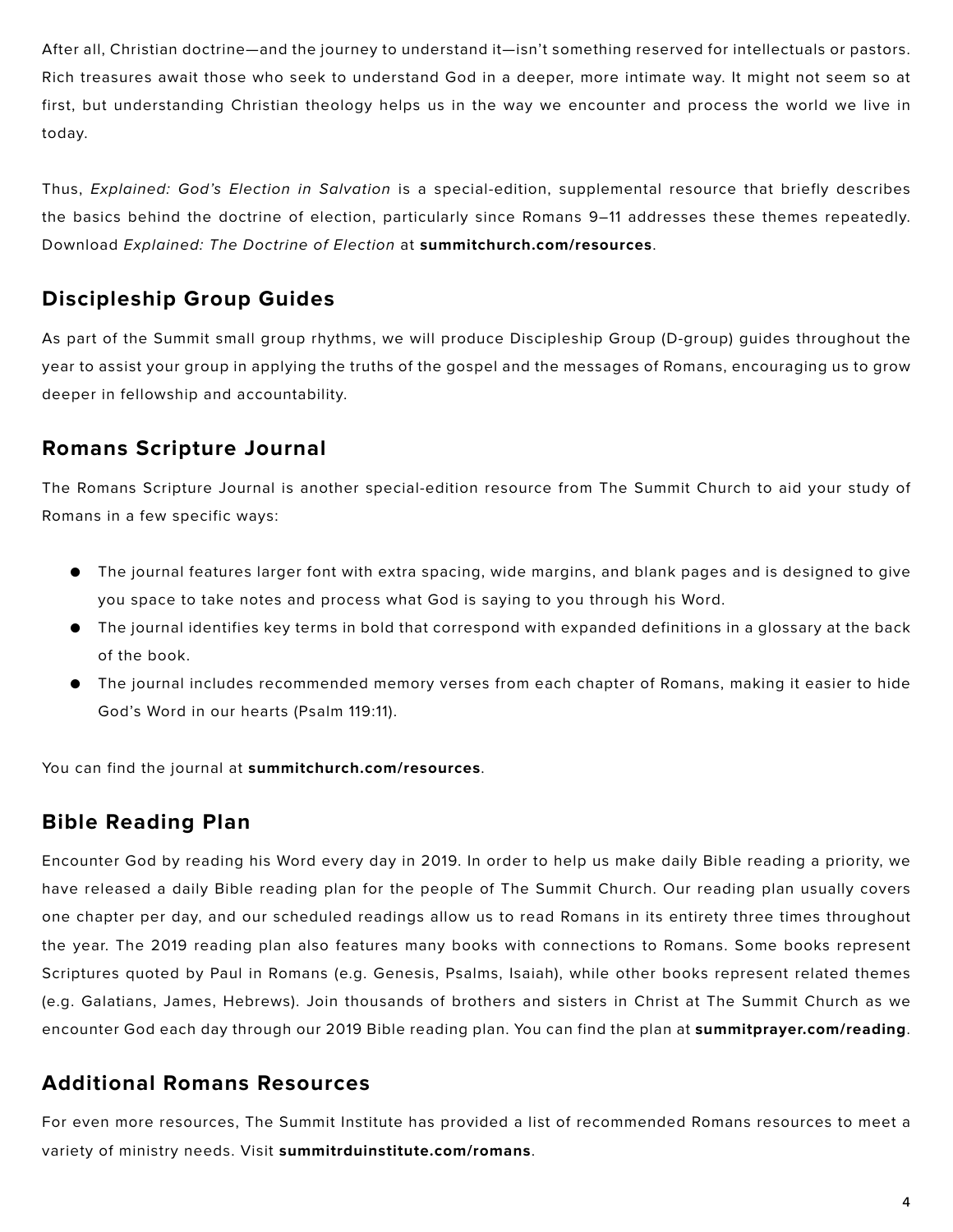# **Week One: Romans 9:1–13**

#### **Key Verse**

● "Now it is not as though the word of God has failed, because not all who are descended from Israel are Israel." - Romans 9:6 (CSB)

# **Key Principles**

- We are saved according to God's purpose and his work in us. Nothing about our salvation is determined by us.
- Not all ethnic Jews are included as the chosen people of God because we all enter into God's family by grace and through faith.
- Despite what we may believe when times are difficult and circumstances are dark, God's Word has not failed, nor will it ever fail.
- God is unswerving in his faithfulness to his Word, and he is absolutely sovereign in the salvation of sinners.

*Note: Romans 9:1–13 introduces the doctrine of election. For a brief supplement on the topic, download Explained:* God's Election in Salvation *at* **summitchurch.com/resources**.

#### **Read**

Life is complex, isn't it? Even with God, it remains so. There are days when we feel like God is for us and there are other days where God seems to be absent, unconcerned with us. Does he not care? Does he not see us? We live with a constant challenge to trust. After all, it's one thing to believe *in* God, it's another thing to *believe* God. Will God make good on his promises? Is he faithful to complete what he has started? How can we know he is trustworthy? These questions are Paul's main concern in Romans 9–11.

In Romans 1–8, Paul proclaimed and defended God's righteousness by highlighting God's faithfulness and truthfulness. Romans 9, however, addresses an important objection to God's faithfulness. What makes trusting and resting difficult is that God's faithfulness doesn't always look like faithfulness to us. His goodness doesn't always feel good. In the days before Christ, God made promises with the people of Israel. The promises of God in the Old Testament established a covenant with Israel, as God's chosen people. And yet, somewhat surprisingly, Paul shows that some Israelites are not experiencing the salvation available to them in Christ (9:2–3). Instead, these Israelites are cut off from Christ and their hearts are hardened (9:2–4, 11:5–7). So, the question becomes: Is God still faithful to his Word?

Paul's answer to this objection is a relevant one, not only for the Israelites in his day but for any person who hopes in God's Word. After all, if God has been unreliable in his promises to Israel, what hope is there that he will be faithful in his promises to us? This is an important tension because just a few verses earlier, Romans 8 ends with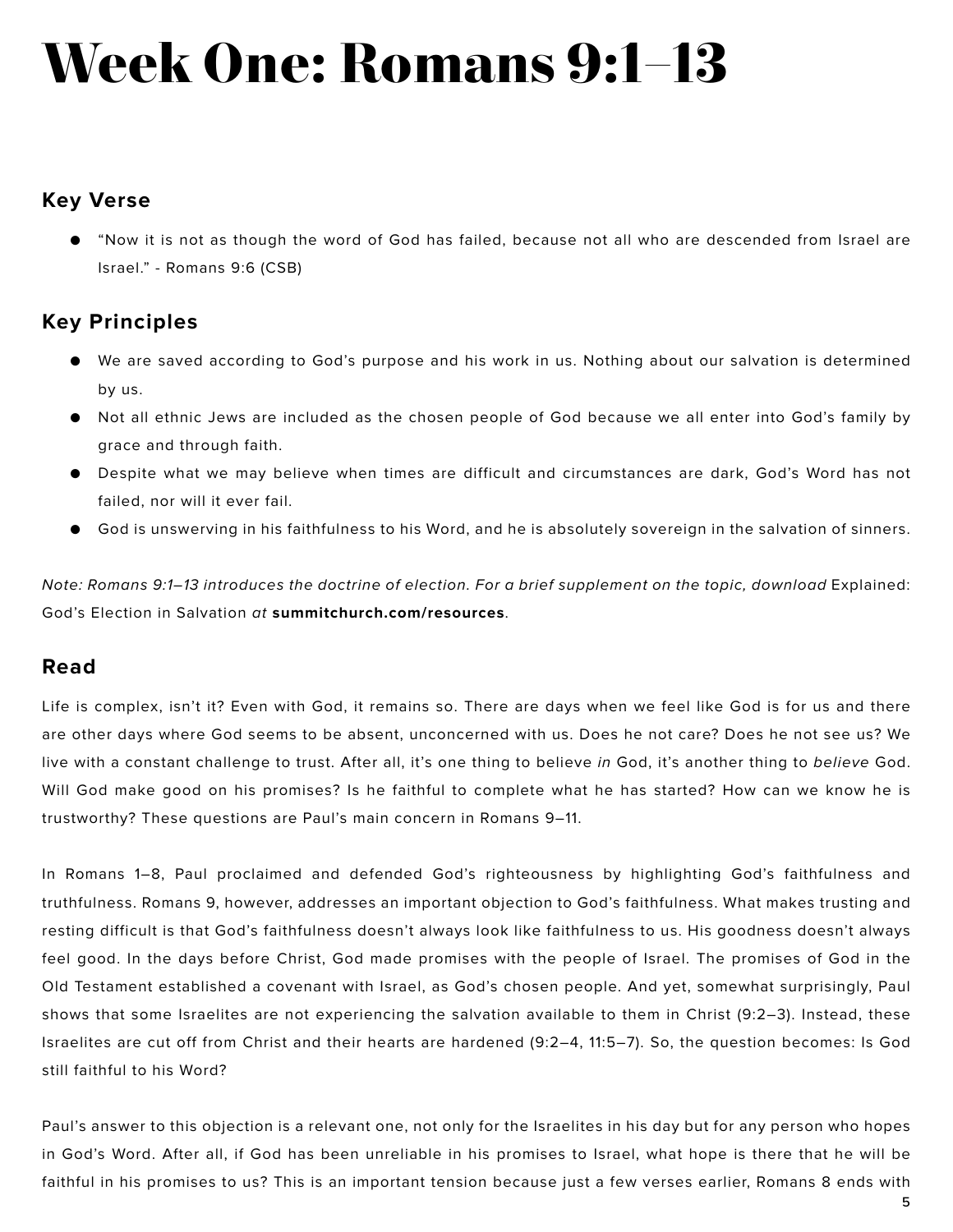some magnificent promises for the people of God. For instance, God promised in Romans 8 that no amount of suffering, nor even death, could ever separate us from his unfailing love! What a promise for God's people!

Romans 9:1–13 helps us better understand God's faithfulness to his Word and his faithfulness to Israel. In Romans 9:1–5, Paul is grieving. His heart is full of "great sorrow and unceasing anguish" (9:2). Paul mourns because fellow Israelites—his own kinsmen—continue to reject Christ and remain outside God's family of promise, because "not all who are descended from Israel" are actually God's people. This is difficult for Paul because he knows all the ways Israel enjoyed God's privileges (9:4–5). Think of the Red Sea. Think of the Promise Land. Paul even mentions the law, the temple, the fact that the Messiah came from their family tree. How could Israel, of all people, not trust God? Were God's promises to Israel ineffective?

Paul's wrestling can cause us to reflect on our own times of wrestling with God. We might wonder why God hasn't moved in the lives of our neighbors. We mourn over the reality that our family members remain far from Christ and uninterested in the gospel. We wonder how people who have seen God work fail to trust him for salvation. We fight to continue on believing that God knows what he's doing. In our prayers we exclaim, "God, why haven't you saved them yet?" But we must look at how Paul wrestles with God. In Paul's emotional wrestling over the salvation of his kinsmen, he moves to the question, "Is God's Word trustworthy?" Paul's concerns start with God's character, not a felt need or a perception of how God should act. As believers, our focus should—like Paul—be on God's righteous character and his ever-faithful Word. We should begin, in short, by answering the same question Paul asks: Is God's Word trustworthy?

Paul doesn't leave his struggles open-ended. He knows the lack of Israel's belief doesn't negate God's covenant or tarnish his character. What could be seen as an unfulfilled promise is far from it. The answer to Paul's wrestling appears in Romans 9:6, where Paul explains with confidence that God's Word has not failed, "because not all who are descended from Israel are Israel." Paul shows that being an ethnic Israelite does not automatically make someone a part of God's chosen people. There is ethnic Israel, and there is chosen Israel. Not every ethnic Israelite is a chosen Israelite. Paul makes sense of this reality using two Old Testament accounts.

First, Paul points to the story of Isaac and Ishmael (Genesis 15–21). Though both were Abraham's sons, Paul shows that it was Isaac who was the child of promise (Romans 9:8), while Ishmael was merely a physical descendant. As such, Isaac is a part of God's people and Ishmael is not. Genesis 15–21 warns us to not take matters into our own hands, as this passage demonstrates that God alone is capable of fulfilling his promises. No other story in the Old Testament illustrates these truths so clearly. Likewise, in Romans 9:8–9, Paul affirms that *God's* initiative, efforts, and promises determine those who are truly "Israel."

As a second example, Paul cites Esau and Jacob (Genesis 25–35). In Old Testament times, the firstborn son received the blessing, marked by privilege, prestige, and prominence. According to Genesis 25:23, God chose to bless the younger son Jacob, rather than the older son Esau. Paul reiterates this truth in Romans 9:11–13, emphasizing that God made this decision of unlikely and unearned blessing for Jacob *before* the sons were even born. Romans 9:13 then states God's choice in the most shocking terms, quoting Malachi 1:2–3, "I have loved Jacob, but I have hated Esau." The emphasis in these verses is on *God's* initiative and *his* choice, not on human lineage or good works.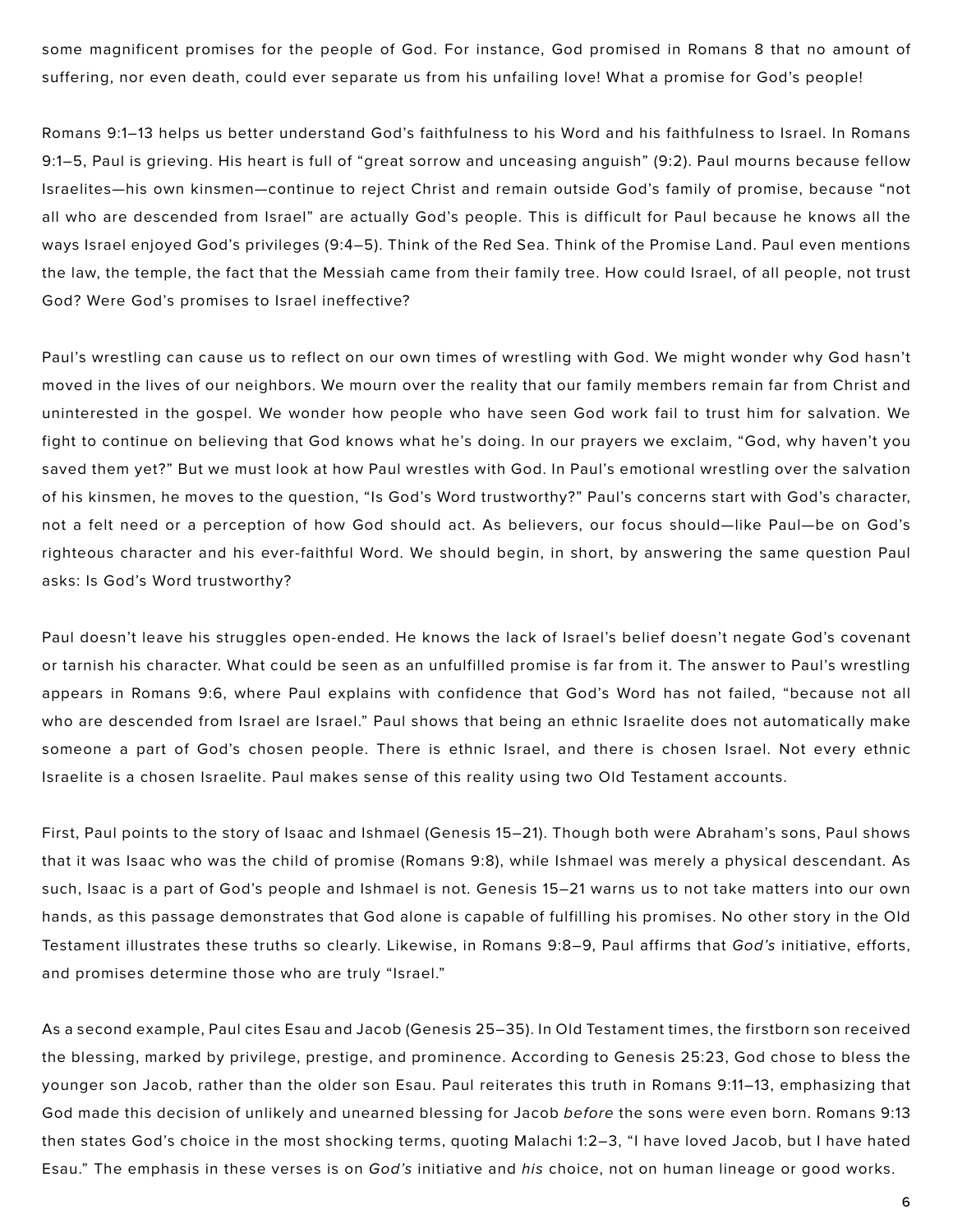From these Old Testament stories, Paul shows that the issue of Israel's unbelief does not nullify God's faithfulness to his promises. **Not all ethnic Jews are included as the chosen people of God because we all enter into God's family by grace and through faith.** More importantly, God's plans and his promises rest solely on his work. **Despite what we may believe when times are difficult and circumstances are dark, God's Word has not failed, nor will it ever fail.** We cannot disrupt or dismantle God's purposes and promises. **Whatever God promises and determines, he always brings to pass.** He is righteous in all his ways and in every choice he makes, even when we disagree or have difficulty with what he chooses. As the prophet Isaiah describes, God's ways and thoughts are higher than ours (Isaiah 55:8–9).

In wrestling with the text of Romans 9, we must remember these two truths: **God is unswerving in his faithfulness to his Word, and he is absolutely sovereign in the salvation of sinners.** May we rest in the fact that our salvation and the salvation of our friends, family, and neighbors—does not depend on us, but on *God*. It is not determined by anything we do. It is not our family tree. It is not what we achieve. God saves us according to his purpose and his choice. Thank God for your salvation and continue to ask him for the salvation of those who have yet to believe. We can have great hope knowing that God's promises of salvation in Christ are trustworthy. As the old hymn exclaims, "How firm a foundation, ye saints of the Lord, is laid for your faith in his excellent Word!"1

#### **Study Guide**

The following study questions are meant to help us wrestle with the text of Romans and see how the gospel displays God's righteousness*.* Set aside some time this week to meet with God and answer these questions for yourself. Complete each question *before* your weekly small group meeting. Then, when you gather with your small group, be prepared to discuss your answers together.

**Read Romans 1:16–17 to remain focused on Paul's major points. Then, read Romans 9:1–13 in preparation for this week's study.**

<sup>1</sup> Attributed to George Keith and Robert Keen, "How Firm a Foundation (Ye Saints of the Lord)," Public Domain.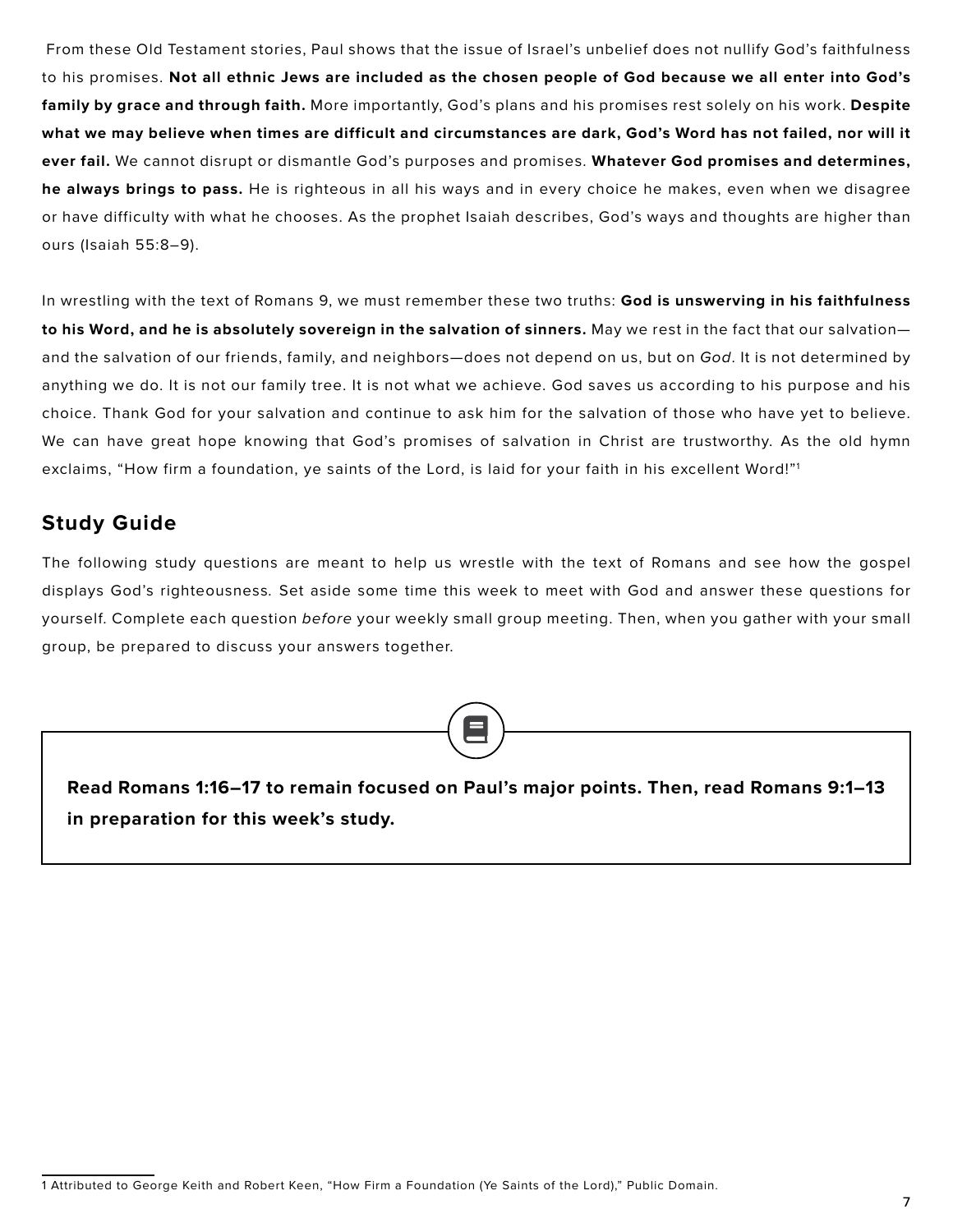# **H**ighlight

Underline the list of things that Paul says are true about Israel in Romans 9:1–5.

Circle the names of all the individuals from the Old Testament Paul mentions in Romans 9:6–13.

Highlight all the quotations from the Old Testament stories referenced in Romans 9:6–13.

Find any purpose clauses in this section. (Purpose clauses identify the purpose of an action, e.g., "so that.")

#### **E**xplain

Why does Paul have "great sorrow and unceasing anguish" in his heart (9:2)?

Why does Paul feel the need to emphasize that the Word of God has not failed (9:6)?

What point Paul is trying to make through the stories of Isaac and Ishmael and Jacob and Esau?

Rewrite Romans 9:11–12 in your own words.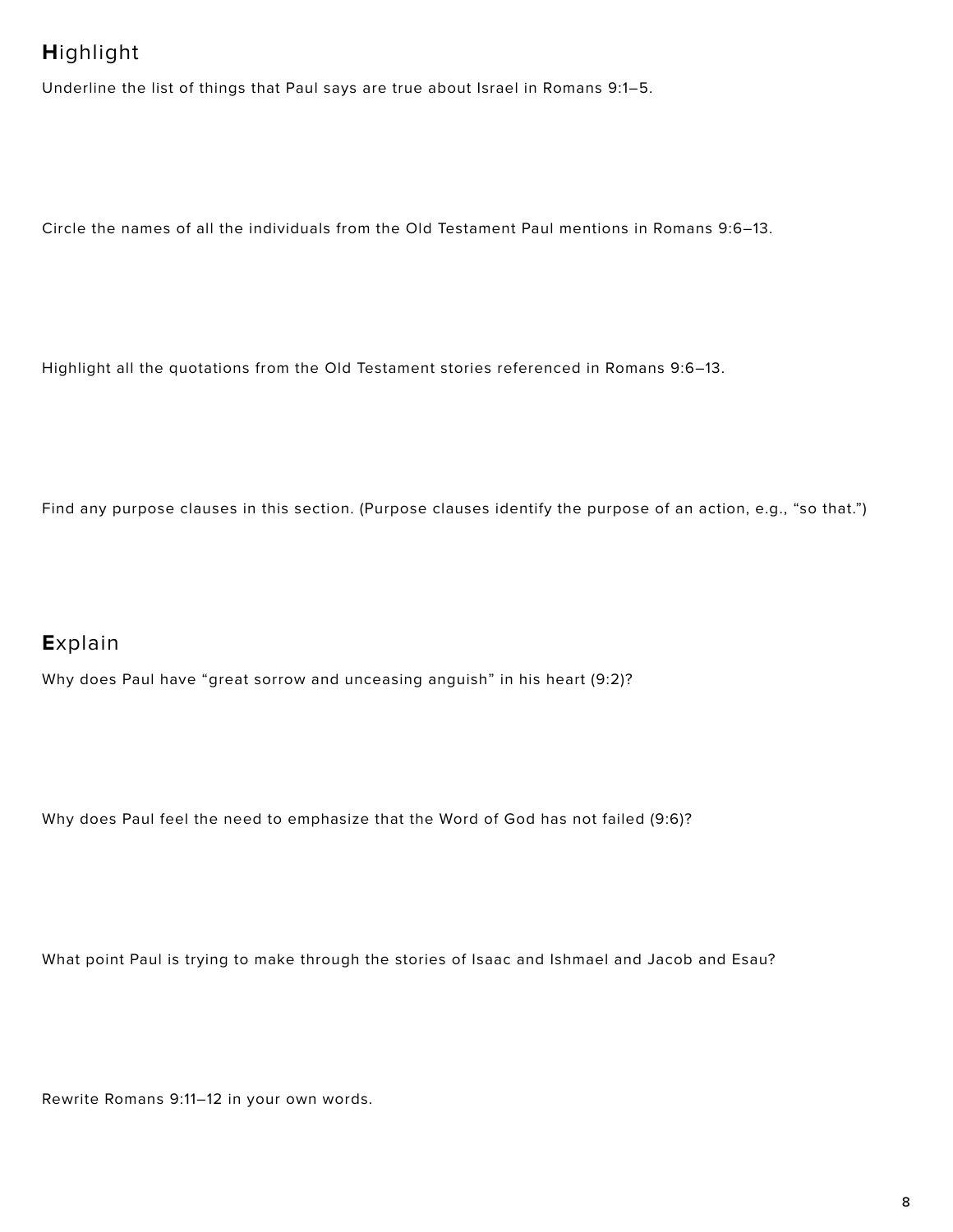# **A**pply

What are some ways in which you struggle to trust God's Word? How does Romans 9:1–13 speak to your doubts about God's faithfulness to do what he has promised?

What motivates God to save people according to Romans 9:1–13? How does this passage influence how you might explain salvation in your own words?

Romans 9:1–13 teaches us about God's sovereign choice (9:6, 11). What is comforting about this teaching? What questions does it raise for you?

How does Romans 9:1–13 increase your confidence in God as you share the gospel with others?

#### **R**espond in Prayer

Each week of this study guide will include a recommended Scripture passage that helps us focus on the faithfulness of our great God. Set aside some time this week to read through the selected passage and use the prayer prompts below as your guide. We recommend praying through this passage on your own at home *and* together with your small group.

#### **This Week's Prayer Passage: Psalm 119:1–24**

Read Psalm 119:1–24.

Pray through the following prompts, according to the A.C.T.S. method.

**● A**doration: "Lord, may you be blessed" (Psalm 119:12). Praise God for his "righteous judgments"(119:7) and delightful Word (119:16, 24). Reflect on the faithfulness of God in giving and keeping his Word. Praise him for his faithfulness.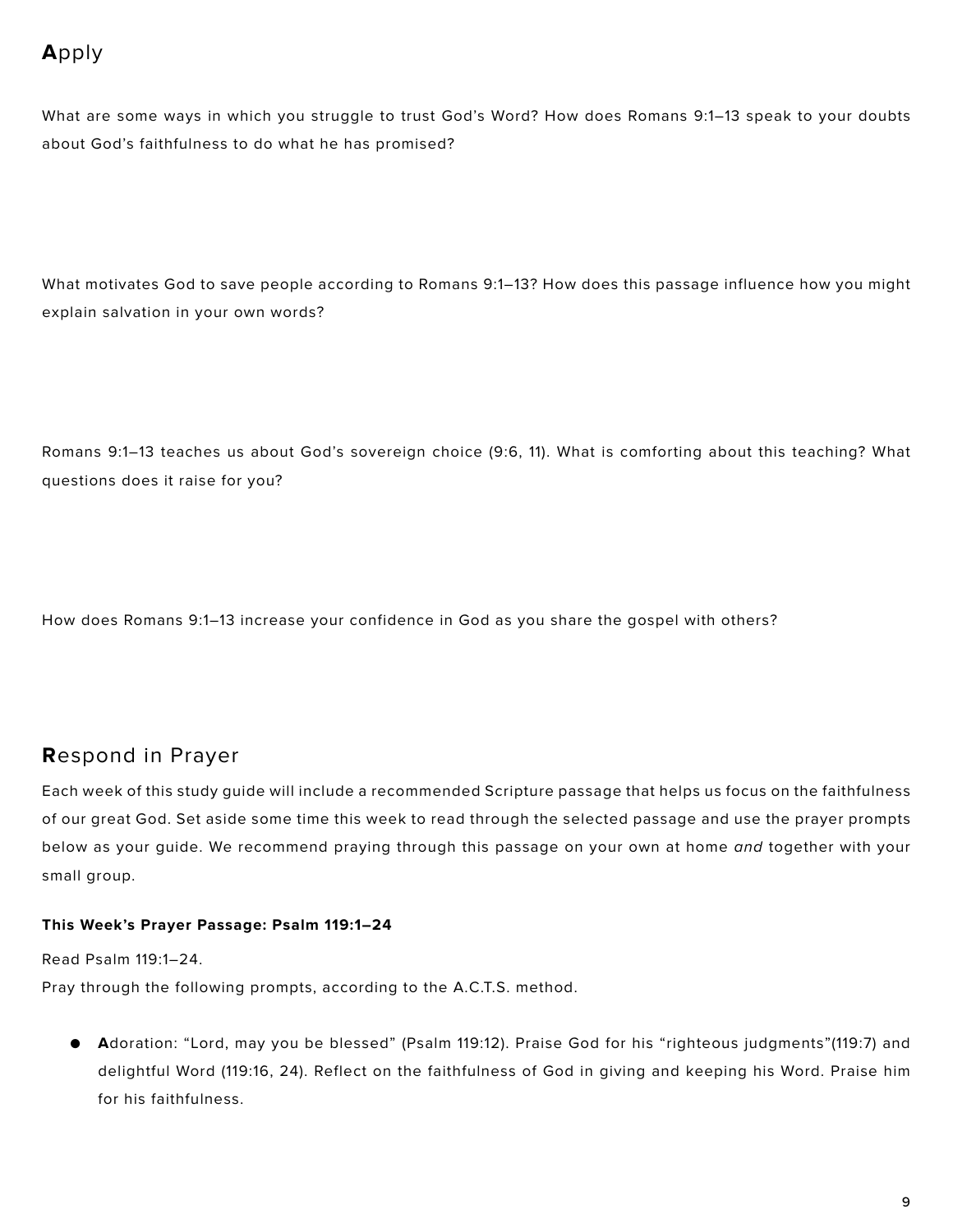- **● C**onfession: Acknowledge to God where you have failed to "keep his decrees" (Psalm 119:2). Ask him to forgive you for not seeking him with all your heart (119:2). Plead with him, "Deal generously with your servant" (119:17).
- **● T**hanksgiving: Thank God for not being hidden but for revealing his ways and will to us (Psalm 119:14–15, 19). Spend some time thanking him for all the moments where his Word has given you protection and hope (119:9–11). Thank him for his faithfulness in Christ to forgive your sins.
- **● S**upplication: Ask the Lord to make you wholly devoted to him and his Word. "Don't let me wander from your commands" (Psalm 119:10). "Teach me your statutes"(119:12). "Open my eyes so that I may contemplate wondrous things from your instruction" (119:18).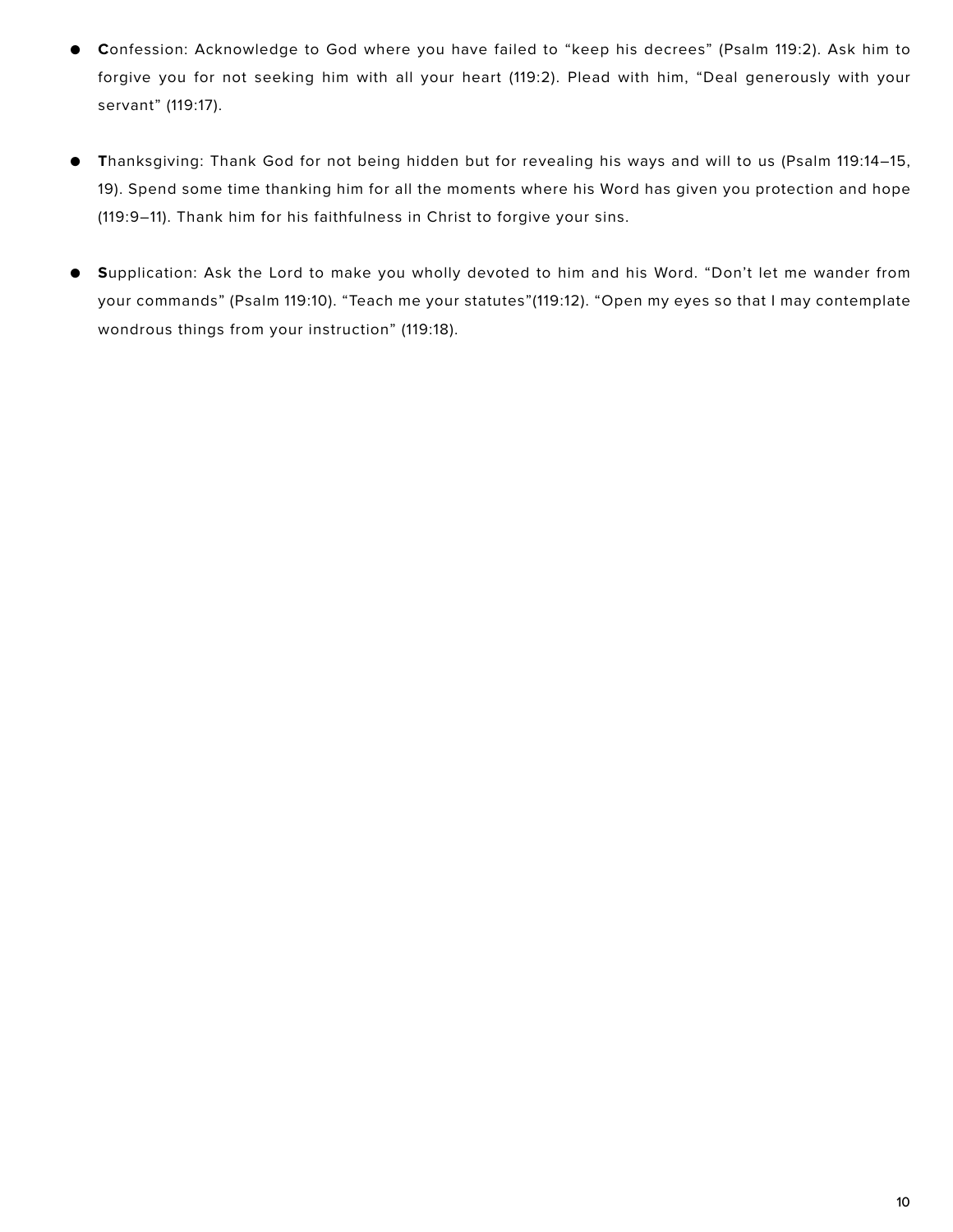# **Week Two: Romans 9:14–29**

#### **Key Verse**

● "For he tells Moses, 'I will show mercy to whom I will show mercy, and I will have compassion on whom I will have compassion." - Romans 9:15 (CSB)

# **Key Principles**

- Our salvation is an act of God's mercy, as well as God's choice.
- God is always perfectly just, both in executing judgment and in extending mercy.
- Both God's judgment and his mercy display his glory to the world.
- God's mercy is a key feature of Christ's work to achieve our salvation.
- Election is a term used to describe God's sovereign choice regarding whom he saves and whom he does not.
- God's mercy for humankind shines brighter than his judgment.

#### **Read**

In Week One, we introduced the complexities of God's election (9:6, 11). We considered that, at times, God's faithfulness and his goodness don't always seem faithful or feel good. It's important for us to realize that when God's actions don't make sense to us or line up with what we think they should be, we shouldn't jump to discredit his faithfulness or his goodness. If his ways are truly higher than ours (Isaiah 55:8–9), it would make sense that we can't fully grasp all that he is and all that he does.

These truths help us understand Paul's motivation for writing this letter, specifically chapters 9–11. Paul writes these words from a place of deep anguish for his own people (the Jews), because many of them had not yet put their faith in Jesus Christ. Many in Israel—Paul's very kinsmen!—were missing out on the best part of God's plan. Despite all that God had done for them, they had yet to understand and see clearly his greatest provision—Jesus, the Messiah.

So where does Paul turn for comfort over the anguish he feels for his people? And where does Paul go to understand how God's salvation works? The answer to both questions might surprise us: Paul picks up the doctrine of election (introduced in v. 11) in Romans 9:14–29. **Election is a term used to describe God's sovereign choice regarding whom he saves and whom he does not**. (For additional resources to help you understand election, visit **summitchurch.com/resources**.)

For many, the idea of election doesn't sit well. It's an aspect of God's character that people wrestle with deeply, and a variety of interpretations exist regarding what election is and how it applies to the Christian life. So, why does Paul turn to election to find comfort in the fact that his kinsmen have yet to receive Christ? Paul sees God's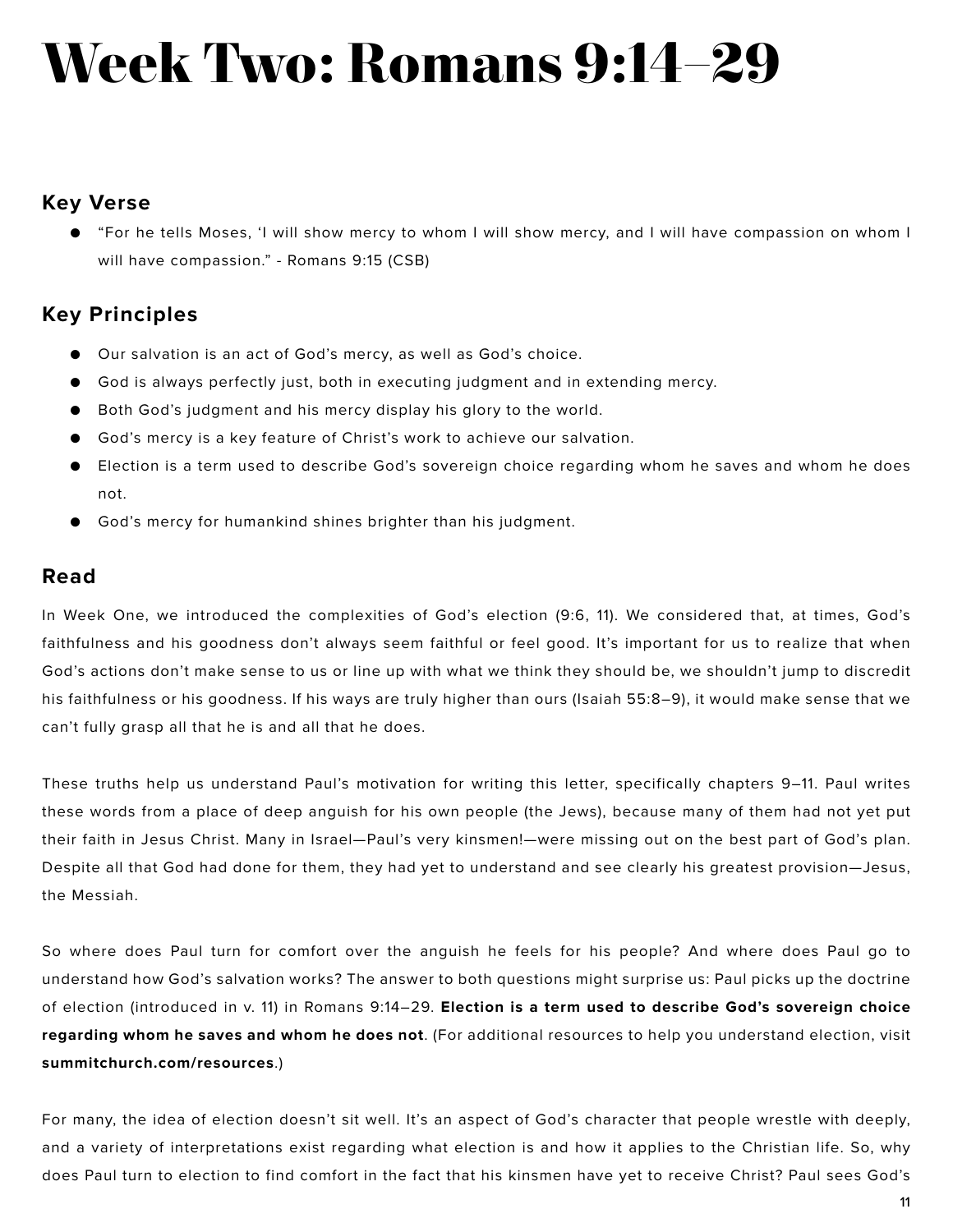glory in God's plan of salvation, and election teaches Paul that God is powerful, faithful, and loving enough to bring all of his plans to completion. Now, knowing the glorious salvation that Paul communicates to us in Romans 9–11, we can rest in God's merciful plans, righteous judgments, and sovereign choices.

Election, though, does not start with the New Testament. We see the work of election as far back as the Exodus, when God chose to deliver the Israelites from slavery and judge the Egyptians. God chose to harden Pharaoh's heart in order to demonstrate his power, and he chose to place his love on Israel (Deuteronomy 7:7–8). Though Pharaoh experienced the negative side of God's election and judgment, God sovereignly worked through Pharaoh's hard heart to bring mercy to thousands upon thousands of people and put his glory on display for the nations. Paul references this Exodus story in Romans 9 because he hopes that God will bring others to know Christ through the hard hearts of those who have rejected the gospel.

There's no doubt that the doctrine of election comes with mystery. Some verses describe Pharaoh hardening his own heart, while others say God hardened Pharaoh's heart. Consider these verses from Exodus to see how divine sovereignty and human responsibility work together:

- God hardened Pharaoh's heart-Exodus 9:12; 10:20, 27; 11:10; 14:4, 8.
- Pharaoh hardened his own heart—Exodus 7:22; 8:15; 9:35; 13:5.

Throughout Romans, Paul affirms and expounds on these ideas regarding our salvation. We cannot thwart God's will for our lives, *and at the same time*, we are responsible for the choices that we make.

Even with Old Testament examples and Paul's explanations, grappling with the concept of election remains difficult, and a variety of interpretations are possible. For example, why does God send some people to hell (Romans 9:19– 24)? First, it's important to remember that God never sends people to hell without their participation. Second, Paul explains that our understanding of God's just judgment increases our appreciation for God's mercy. After all, why did God ordain Adam, Pharaoh, Israel, and many others to walk away from him? So that we—as recipients of God's mercy—can truly understand what God did to save us from the judgment we really deserved.

The truth is, God's mercy is the dominant theme of the salvation story throughout history. When we reflect on our own sinful rebellion against the backdrop of God's holiness, we catch a glimpse of just how patient and merciful God is to put up with us all—even with what Paul calls "objects of wrath" (9:22).

Paul hopes that we look at Pharaoh's hard heart, as well as the other Old Testament references in Romans 9:14–29, and learn this basic principle through God's history of salvation: **God's mercy for humankind shines brighter than his judgment.** So how does all this talk of God's election help us understand what God is doing in our communities today?

- 1. We can take great comfort in knowing that God has our salvation, and our friends' salvation, completely in his hands. He is a just judge and he will always do what is right. He loves your friends even more than you do, and he desires that all of humankind would be saved (1 Timothy 2:4).
- 2. Notice that the doctrine of election does not make Paul any less energetic in his attempts to share his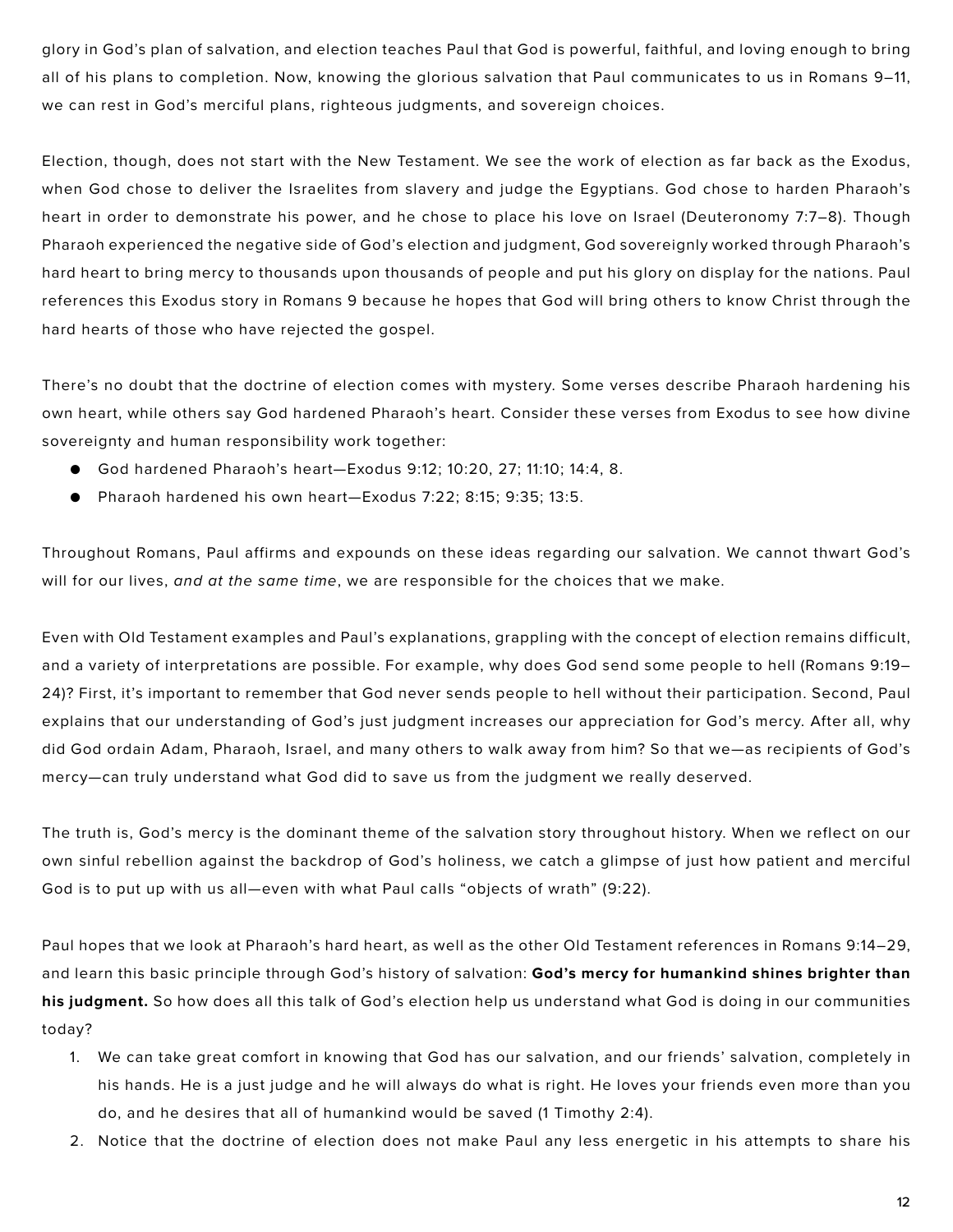faith. Paul knows God's plan for the salvation of the world, and he desperately wants to be a part of seeing others come to Christ.

3. When we are concerned about our friends' salvation, we can meditate on God's glory.

When we watch how God has worked salvation through the centuries, we can remember how merciful he truly is. God is both merciful and just, but he leads out in mercy and patience to us sinners. As we study Romans 9:14–29 this week, let's express our gratitude for God's mercy and for our status as "objects of mercy that [God] prepared beforehand for [his] glory" (Romans 9:23).

### **Study Guide**

The following study questions are meant to help us wrestle with the text of Romans and see how the gospel displays God's righteousness*.* Set aside some time this week to meet with God and answer these questions for yourself. Complete each question *before* your weekly small group meeting. Then, when you gather with your small group, be prepared to discuss your answers together.

**Read Romans 1:16–17 to remain focused on Paul's major points. Then, read Romans 9:14– 29 in preparation for this week's study.**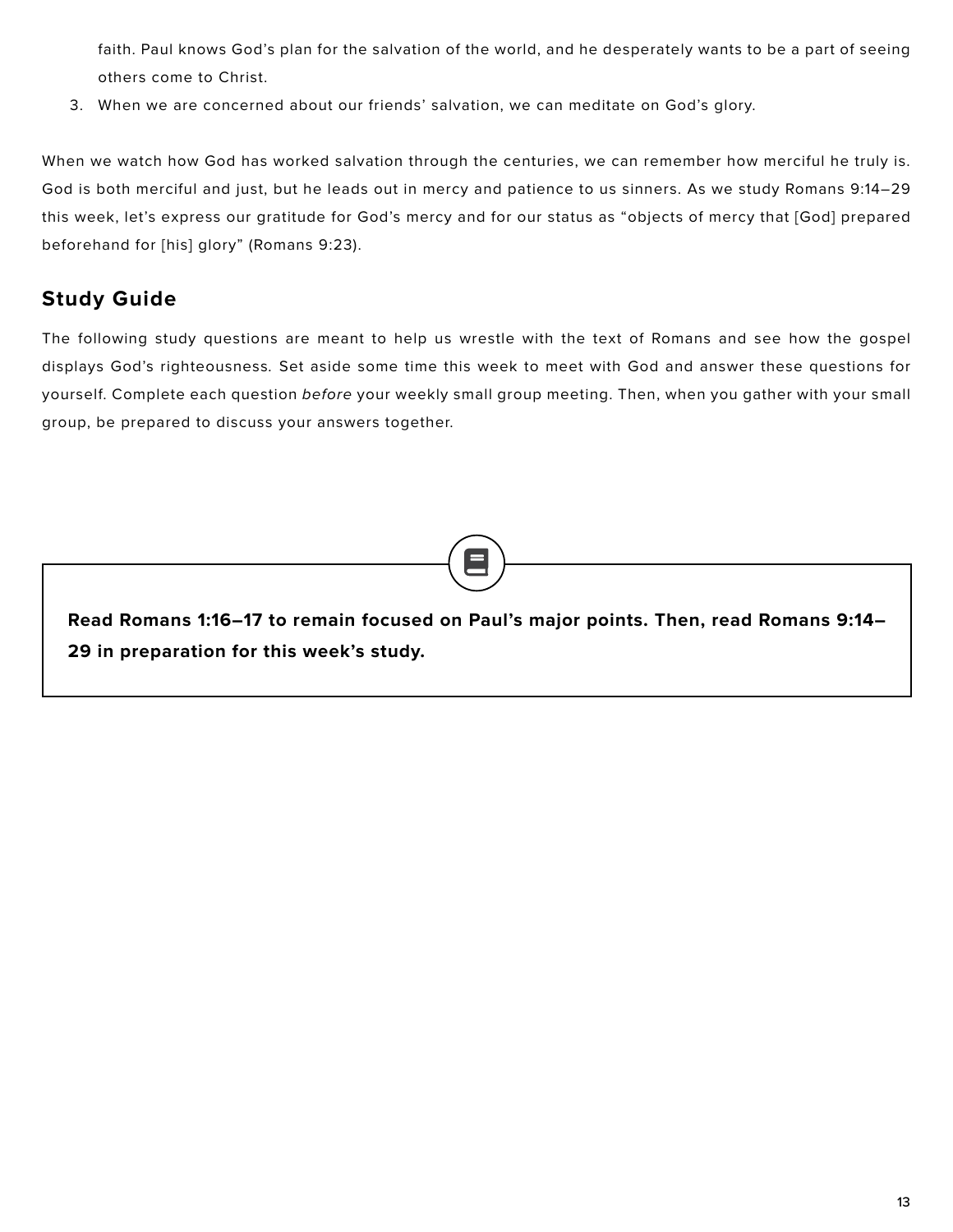# **H**ighlight

What questions does Paul bring up in this chapter? What answers does Paul provide for these questions? (Write down the verses where you find these answers.)

What parts of the Old Testament does Paul quote in Romans 9:14–29? What are the main points of these quotations?

Read back over Romans 9 and write down every example where Paul describes the character of God.

Find and note the verses that highlight God's sovereign choice. What do you learn about salvation in these verses?

# **E**xplain

How does Paul explain the doctrine of election in Romans 9:14–29?

Why is it important that Paul grounds his points in Old Testament Scriptures?

How do God's characteristics of mercy and judgment work together in the story of salvation according to Romans 9:14–29?

Romans 9:19–24 presents a rapid series of questions, some of which are answering other questions. What do these questions teach us about resisting God's will? What do these questions teach us about God's mercy and judgment?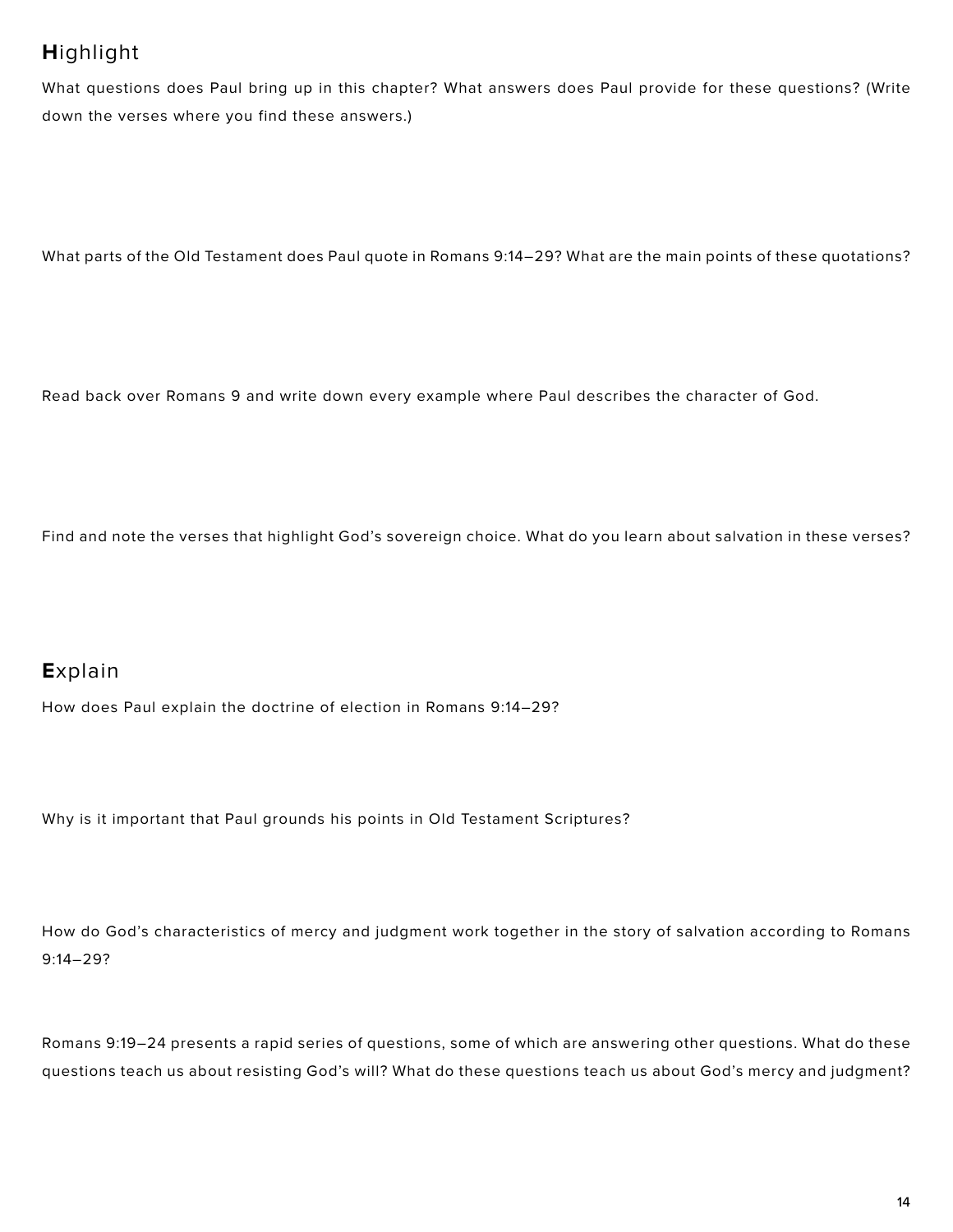# **A**pply

How are you wrestling with Romans 9 to understand your salvation and election?

Based on your study of this passage, how would you explain salvation to a non-Christian?

How would you explain election to a Christian friend who is struggling to understand God's justice?

How does this passage encourage you in your efforts to see your loved ones become believers?

Are there any circumstances in your life right now where it's difficult to trust God's sovereignty? Share them with your small group and pray together.

#### **R**espond in Prayer

Each week of this study guide will include a recommended Scripture passage that helps us focus on the faithfulness of our great God. Set aside some time this week to read through the selected passage and use the prayer prompts below as your guide. We recommend praying through this passage on your own at home *and* together with your small group.

#### **This Week's Prayer Passage: Romans 9:14–29**

Read Romans 9:14–29.

Pray through the following prompts, according to the A.C.T.S. method.

**● A**doration: Praise God for being the God of justice, mercy, and compassion (Romans 9:14–18). Praise God for being the Potter, able to shape us and mold us for his glory (9:19–23). Give God glory for being your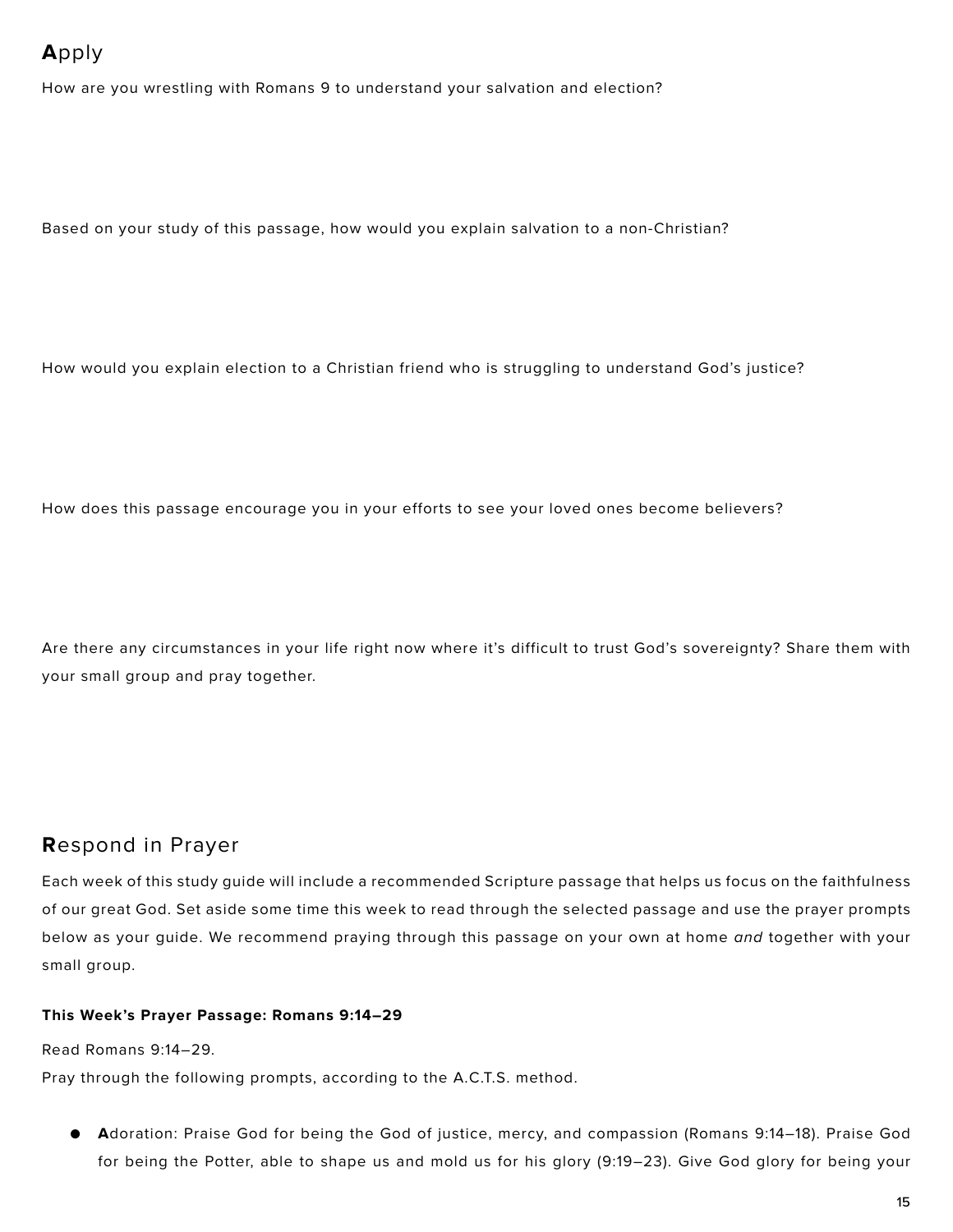Creator and giving your life meaning and purpose (9:19–24). Praise God that, thanks to his justice, we never have to fear injustice (9:19).

- **● C**onfession: Confess to God ways you have doubted his goodness, justice, and mercy when circumstances in your life don't go the way you want them to (9:14, 18). Ask God's forgiveness for how you have tried to resist God's will for your life (9:19). Ask God's forgiveness for how you have not lived up to the title "sons and daughters of the living God" (9:26).
- **● T**hanksgiving: Thank God that despite our dishonorable and unworthy actions, he has still chosen to save us (9:27–29). Thank God that he shows mercy and compassion to frail, sinful humans (9:14–18). Thank God for showing us his power and his justice (9:14, 17). Thank God for saving you to bring him honor (9:21). Thank him for specific ways that he's using you to bring him honor.
- **● S**upplication: Ask God to save your One and your lost friends, bringing them into God's family (9:26). Ask God to show his power in your life, specifically in the areas where you face great difficulty (9:17). Ask God for wisdom and understanding as we study through Romans. Ask that God would show you his glory as we look deeper into the gospel together.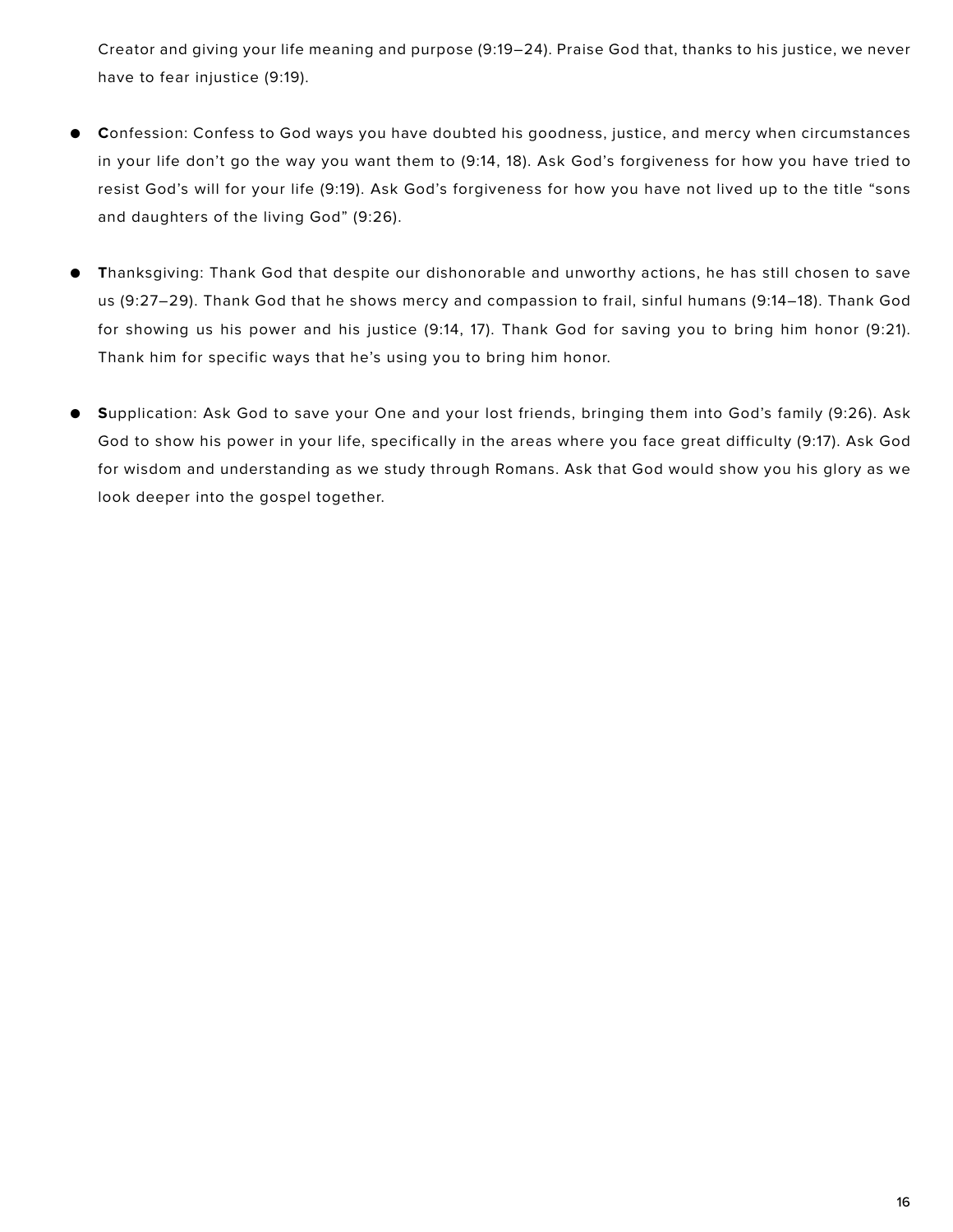# **Week Three: Romans 9:30–10:13**

#### **Key Verses**

● "If you confess with your mouth, 'Jesus is Lord,' and believe in your heart that God raised him from the dead, you will be saved. One believes with the heart, resulting in righteousness, and one confesses with the mouth, resulting in salvation." - Romans 10:9–10 (CSB)

### **Key Principles**

- Righteousness has to come through faith; we cannot obtain it on our own.
- Christ is the only path to righteousness, accomplishing what the law could not produce in sinful humanity.
- The way to bring others to a saving knowledge of the gospel is to preach the gospel to all who will listen.
- Salvation is about God's work, not ours.
- Believing and confessing is how we are saved.

#### **Read**

When those we love have yet to follow Christ, it affects us. We long for those we care for to know Jesus. The same is true for Paul. Throughout Romans 9–11, we see Paul's anguish concerning the salvation of Israel. They are his fellow kinsmen, and Paul longs for his ethnic brothers and sisters to come to faith in Christ. It is common for many of us to feel the way Paul does here. We may have an unshakeable confidence in God's ability to save but simultaneously experience a deep disappointment that many people we care about have yet to believe the gospel.

Paul understands, amidst his own wrestling, that ultimately, God is in control of how salvation unfolds to the nations. This week, we will see in Romans 9:30–10:13 how the Jewish rejection of the gospel helped open the door for Gentiles to experience the power of the gospel. In other words, even though Jews were rejecting Paul's message, the Gentiles were not. This positive Gentile response to the gospel will later play an important part in Jews responding in faith to Christ as they see God at work in others (see Week Five and Romans 11:11–19, 26).

Throughout Romans 9:30–10:13, Paul maintains that **the way to bring others to a saving knowledge of the gospel is to preach the gospel to all who will listen** (Romans 10:8–17). This means that we must keep taking the good news of Jesus into our workplaces, communities, families, and friend groups, with the hope that many will come to saving faith in Jesus!

As we dig into Romans 9:30–10:13, Paul exposes one huge reason that many people in his day resist the gospel people look for right moral standing in all the wrong places. This is just as true in our day as it was in Paul's. Many of us try to convince ourselves that we are good enough for God through upright behavior, involvement in charities, political advocacy, or even church attendance. Unfortunately, when we get so tied to these forms of selfjustification, we become unwilling or unable to accept the true work of justification through the gospel of Jesus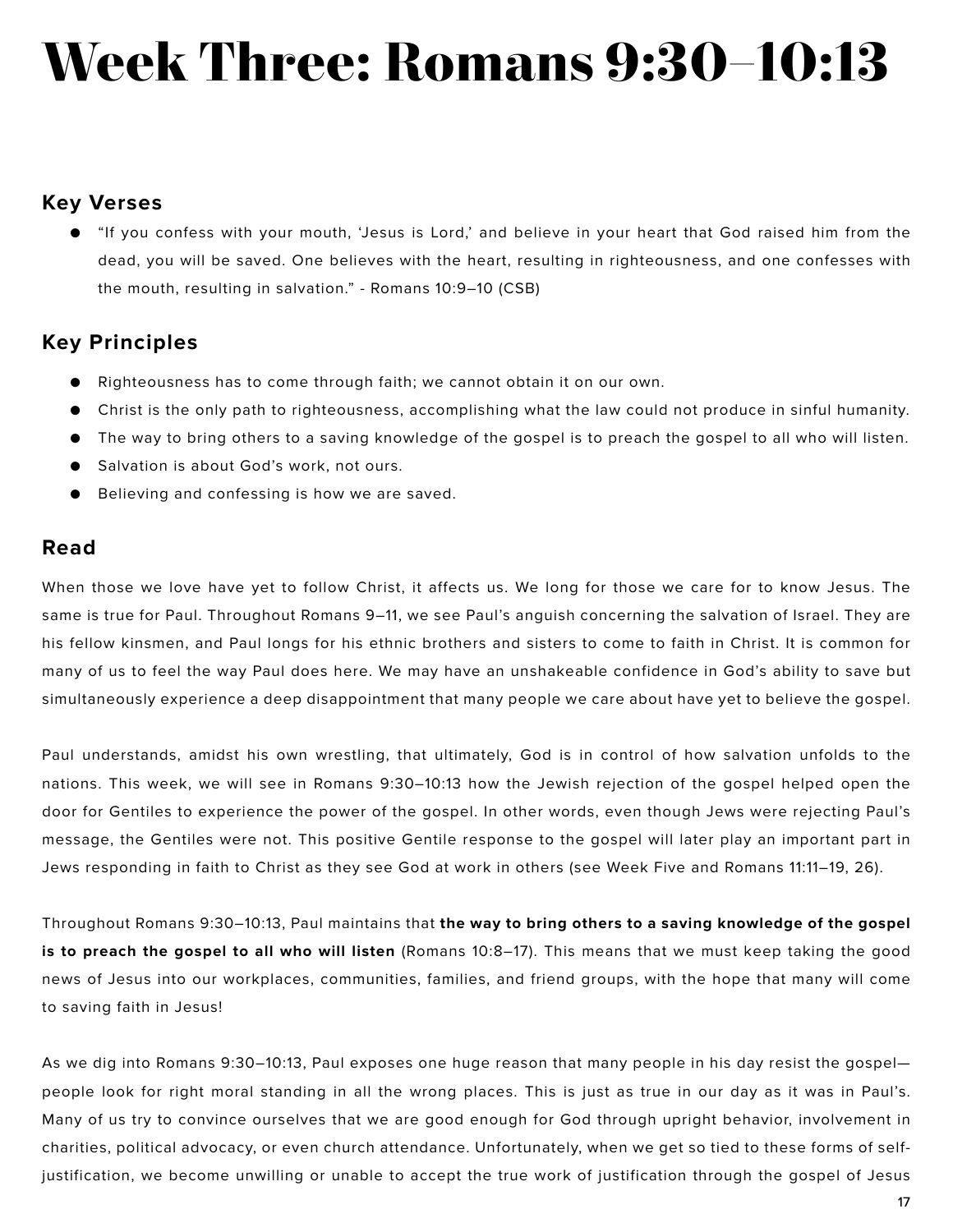Christ. And yet, Paul says God calls us to come to him in faith on the basis of what he's done, not on the basis of what we've done or accomplished.

Paul called this reliance on faith a "stone of stumbling" and a "rock of offense" in Romans 9:32–33. The "stone of stumbling" language is an idea Paul borrows from the Old Testament book of Isaiah as a reminder to the Roman audience that this is not a new problem. In Isaiah's time, the Israelites thought they could find security in their freedom from political oppression, instead of relying on God. The prophet Isaiah had to remind them that they are God's people, and that faith in God would always be the only lasting route to true salvation, security, and significance.

Notice how Paul describes unbelieving Jews in Romans 10:2–5. Paul says they have "zeal for God," but they are still "ignorant of the righteousness of God" (10:2–3). Paul is saying that the Jews sought a righteousness from the law instead of the righteousness given by faith. To explain this, Paul pulls from two significant passages in the Old Testament. First, Paul says, "the person who does commandments shall live by them" (Leviticus 18:5). This verse represents a righteousness that could have come from obeying God's law, from full obedience to all of God's commands. Paul identifies this as the *wrong* path to righteousness (Romans 10:2–13)! Why is this the wrong path? Because humanity is unable and has always been unable to perfectly follow God's commands.

Second, Paul says, "the message is near you, in your mouth and in your heart" (Deuteronomy 30:14). This verse shows us that righteousness comes by faith. In Deuteronomy 31:27–29, Moses explains that righteousness earned by obedience to the law will not work! Still, the Jews of Paul's day reverted to Leviticus 18:5 as the path to righteous living and ignored Moses's instruction in Deuteronomy 30–33. It wasn't about outward obedience. Righteousness is about inward faith. Paul announces that God's restoration of the people, predicted by Deuteronomy 30, began when Jesus saved us and put his Spirit inside of us. Thus, the Leviticus 18:5 way of being righteous failed and the Deuteronomy 30 way of being righteous prevailed.

Paul then applies Moses' words in Deuteronomy 30 to what it is like to have faith in Jesus. Just as Moses said centuries before, Paul says that all a believer has to do is "confess with your mouth" and "believe in your heart" (Romans 10:9–10). We do not have to make some special effort to find righteousness. So, we shouldn't try to be like Moses in order to experience God's saving hand. At the same time, any effort on our part to bring about salvation is essentially undoing what Jesus did for us in our place. All we have to do is believe the good news of God's work in Jesus—that he obeyed God perfectly in our place—and God will restore our hearts. Paul knows that we can't even believe the good news unless God gives us faith and puts his Spirit inside of us to help us. As we've mentioned before, **salvation is about God's work, not ours**.

What does this mean for us? Paul gives us the simple mechanics of faith in verses 10:9–11. **Believing and confessing is how we are saved**. There is no other way. We must believe in God and the work that he accomplished. It's not about what we can do on our own. We can't achieve right standing before God by trying to live rightly on our own. Rather, right standing comes from confessing our inability to stand on our own. In our weakness, we put all our hope and trust in what Jesus did for us.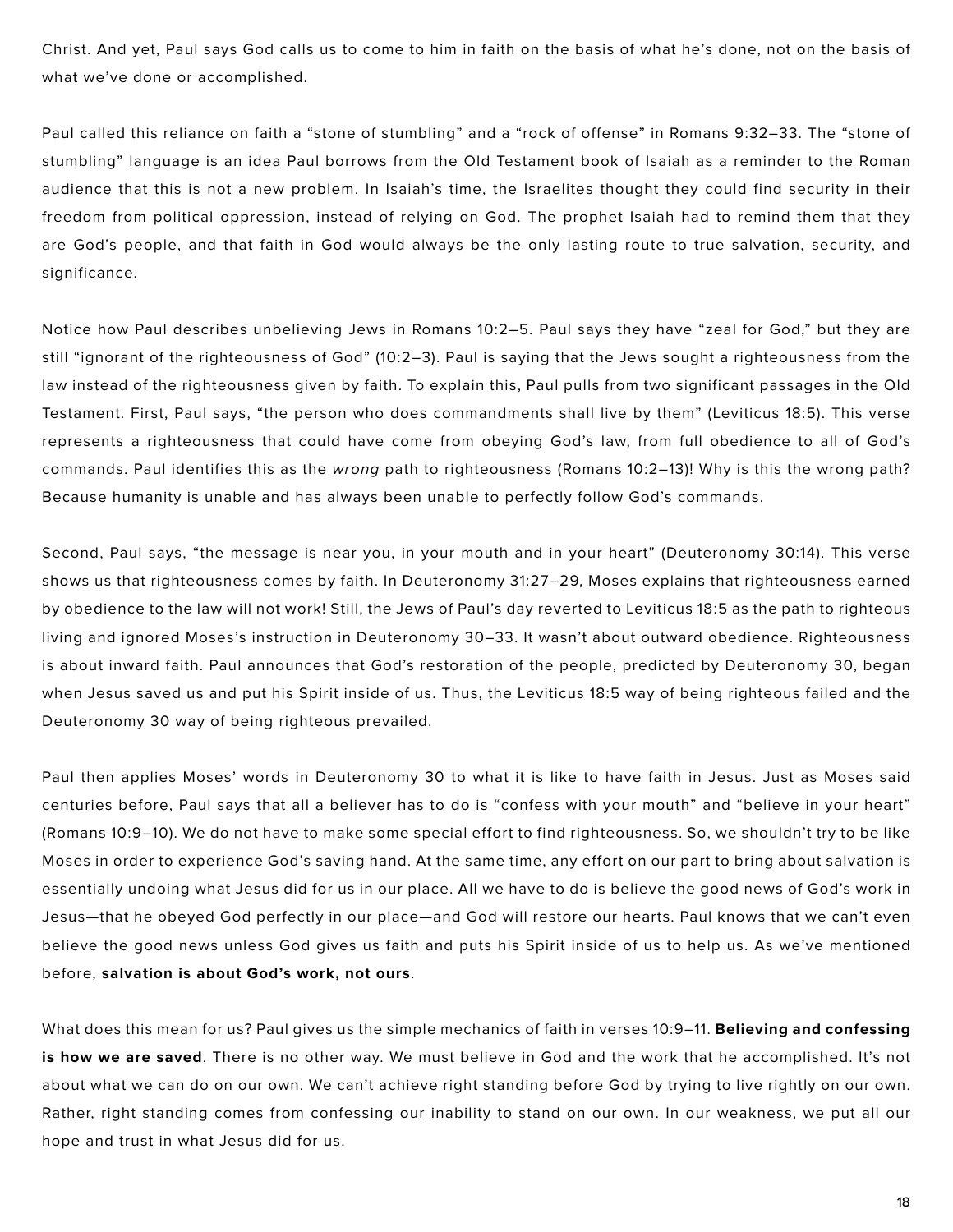# **Study Guide**

The following study questions are meant to help us wrestle with the text of Romans and see how the gospel displays God's righteousness*.* Set aside some time this week to meet with God and answer these questions for yourself. Complete each question *before* your weekly small group meeting. Then, when you gather with your small group, be prepared to discuss your answers together.



**Read Romans 1:16–17 to remain focused on Paul's major points. Then, read Romans 9:30– 10:13 in preparation for this week's study.**

# **H**ighlight

What questions does Paul address in this passage? Where do you see Paul give the answers to these questions?

What Old Testament passages does Paul quote in this passage? What is the main point of each Old Testament quotation?

List out the elements of salvation according to verses 5–13.

Circle the significant conjunctions in this passage (e.g., and, because, but, yet, etc.). How do these conjunctions move the argument along?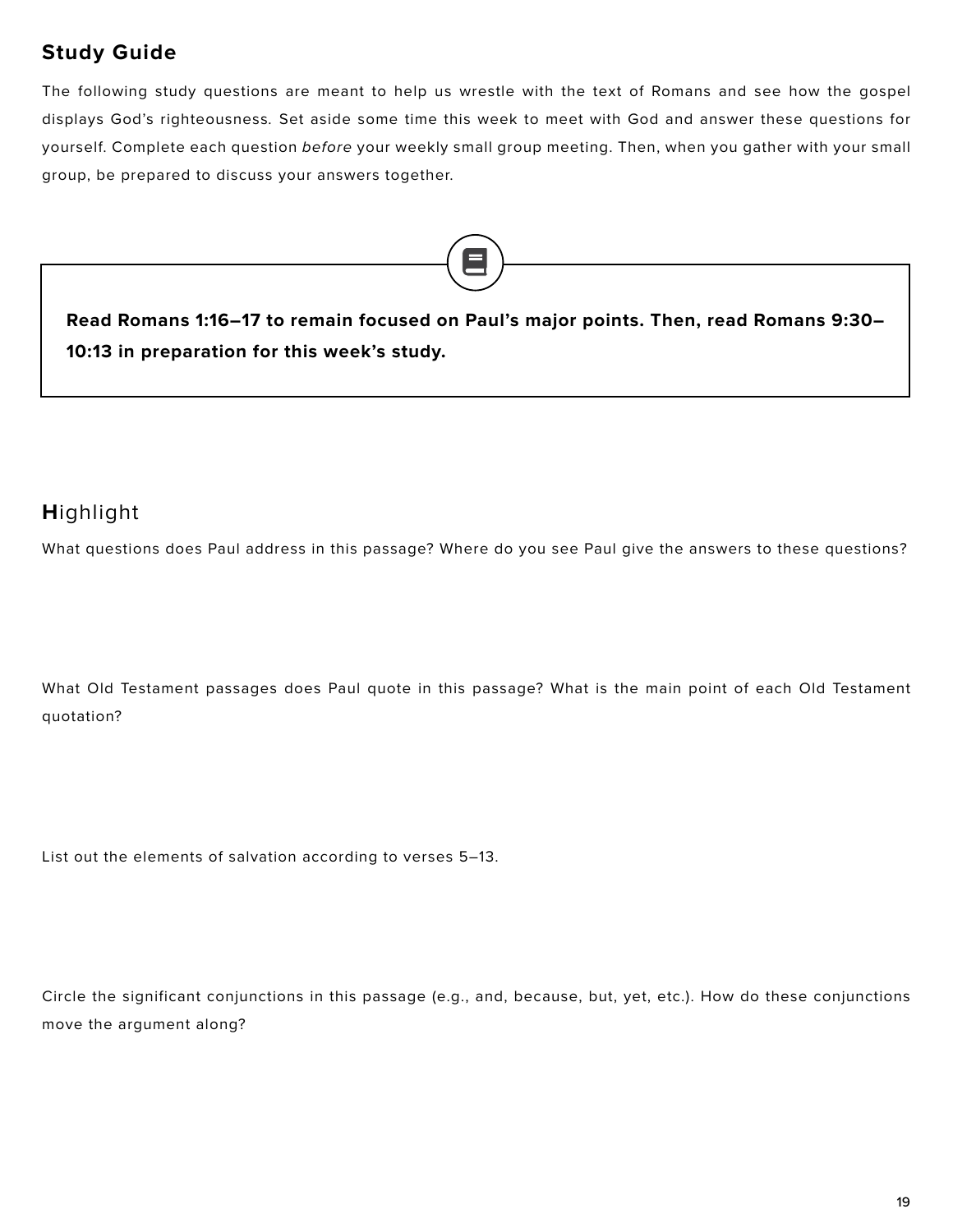# **E**xplain

Using Romans 9:30–10:4, explain in your own words why many Jews were not putting their faith in Christ at the time of Paul's writing.

In what way is Christ the "*end of the law* for righteousness to everyone who believes" (10:4)?

Why is it important that the "message is near you, in your mouth and in your heart" (10:8)?

Describe the role belief plays in God's plan of salvation according to Romans 9:30–10:13. Why is belief such an important part of salvation?

# **A**pply

How do people you know try to prove themselves to be good enough for God? How are people in your community "ignorant of the righteousness of God" (10:3) in their pursuits?

Romans 9:30–10:13 helps us see the dangers of looking for righteousness in the wrong places. How have you chased after a false sense of righteousness? How can we know when we are drifting into these habits again?

How does Romans 9:30–10:13 motivate us to share the gospel?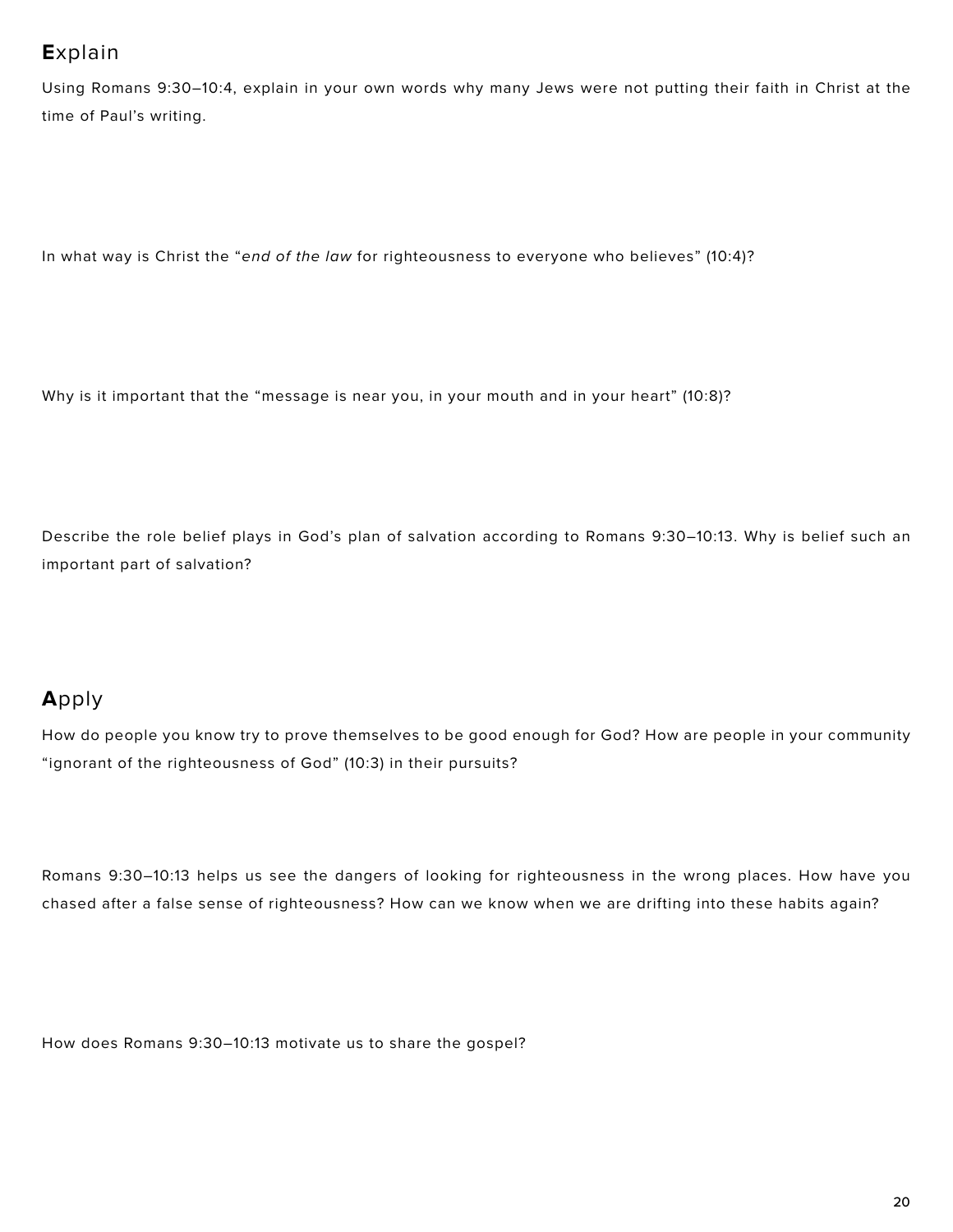# **R**espond in Prayer

Each week of this study guide will include a recommended Scripture passage that helps us focus on the faithfulness of our great God. Set aside some time this week to read through the selected passage and use the prayer prompts below as your guide. We recommend praying through this passage on your own at home *and* together with your small group.

#### **This Week's Prayer Passage: Romans 9:30–10:13**

Read Romans 9:30–10:13.

Pray through the following prompts, according to the A.C.T.S. method.

- **● A**doration: Praise God for being righteous (10:3). Praise God for being the Lord of all people (10:12–13). Adore God for being the Rock that we can count on for salvation (10:13). Praise God for his power, which he wields on our behalf (10:9–10).
- **● C**onfession: Confess to God that you have wrongly sought righteousness in ways that do not lead back to Christ (9:30–10:4). Confess the ways that you have not submitted to God's righteousness and wanted to establish your own (10:3). Ask for forgiveness for the ways that you have taken Christ's salvation for granted (10:6–10).
- **● T**hanksgiving: Thank God for hearing our prayers (10:1) and for acting on our behalf. Thank God for saving people of every nation, tribe, and tongue (10:12–13). Thank God for providing a way of salvation for us, even though we are unrighteous (10:9–10).
- **● S**upplication: Ask God to remove any stumbling block from your friends and neighbors, so that they would believe the gospel along with you (9:33). Pray that your friends and neighbors would not be ignorant of the gospel or zealously chase after things that cannot satisfy their souls (10:1–2).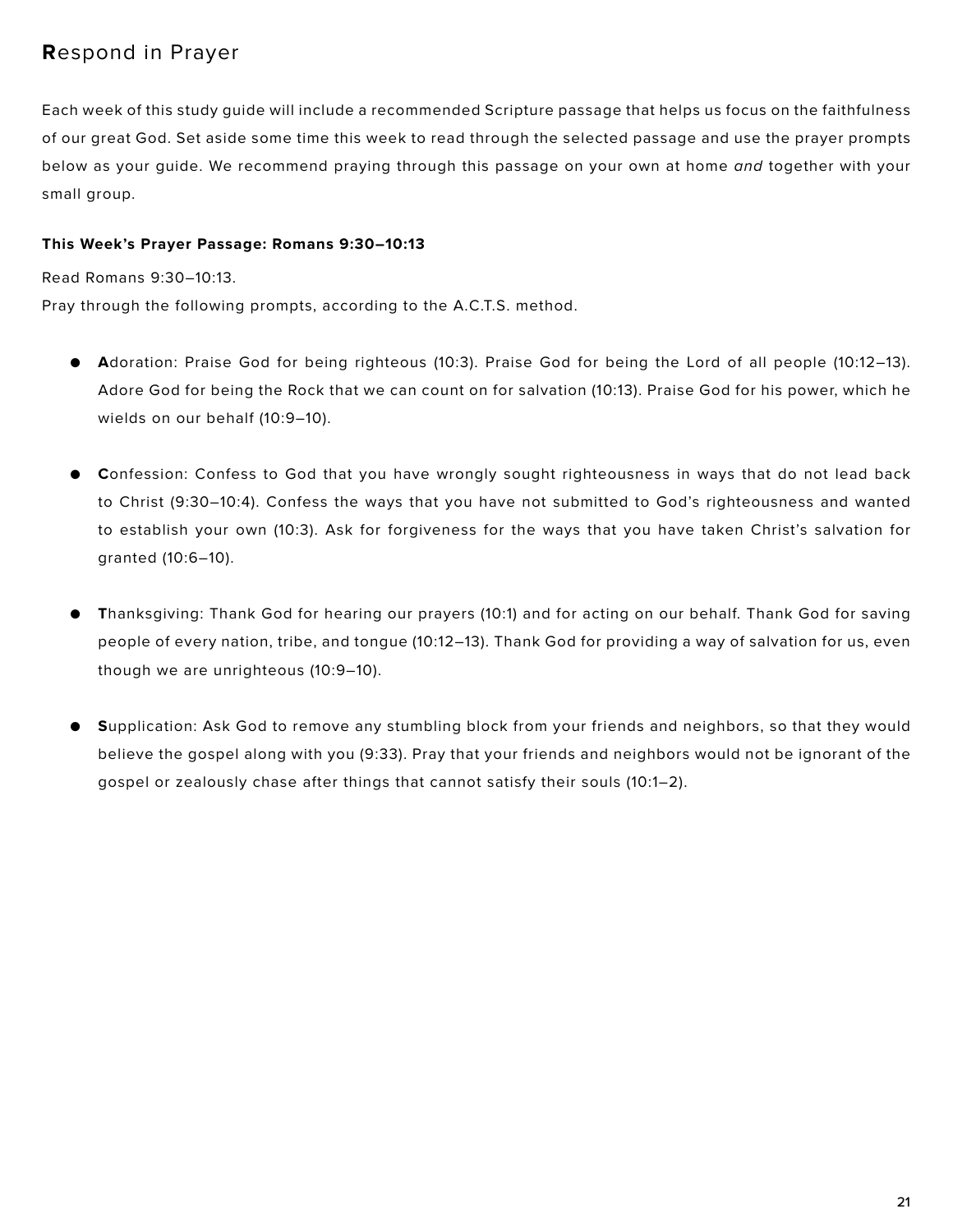# **Week Four: Romans 10:14–11:10**

#### **Key Verses**

● "In the same way, then, there is also at the present time a remnant chosen by grace. Now if by grace, then it is not by works; otherwise grace ceases to be grace." - Romans 11:5–6 (CSB)

# **Key Principles**

- People come to faith in Jesus Christ through hearing the gospel proclaimed by other people.
- God has not rejected his chosen people, whom he "foreknew" (Romans 11:2).
- God saved a remnant of Jews in Paul's day, just as God preserved a remnant throughout the history of Israel.
- The entire Old Testament points to salvation in and through Christ.

#### **Read**

In Romans 10:14–11:10, Paul addresses the Jews' lack of faith through a series of questions concerning God's justice and his faithfulness, some of which we will study this week. Concerning the absence of salvation among the Jews, Paul asks:

- Is it because the Jews have not heard the gospel? (10:18)
- Did Israel just not understand? (10:19)
- Has God rejected his own people? (11:1)
- Did Israel fail to obtain what they were seeking? (11:7)

The answers that Paul gives to the questions in this passage are centered around this fact—**people come to faith in Jesus Christ through hearing and receiving the gospel proclaimed by other people** (10:17). The reality is that the Jews *had* heard. They just did not obey it or receive it. So, God's plan is to put his power and blessings on full display by saving the Gentiles. Through the work of God in the lives of the Gentiles, the Jews would witness God's goodness and the joys of uniting with him in Christ. Somehow, God intends even this period of Jewish unbelief to provide a blessing (11:11–12). God had always preserved a faithful remnant throughout Israel's history. Paul reminds us that this was true as he wrote these very words. (After all, Paul himself was an ethnic Jew who believed the gospel, one of many such examples throughout the New Testament.) And it is true for us, even today. This "remnant" is an indication that God has not given up on his plan to save ethnic Israelites.

Paul's answers to these tough theological questions hold extra significance because he grounds them in the Hebrew Scriptures. By using the Old Testament, and the book of Isaiah in particular, Paul is reminding his audience that God's plan of salvation has always been the same. Here are the references to Isaiah that Paul makes in Romans 10:14–11:10: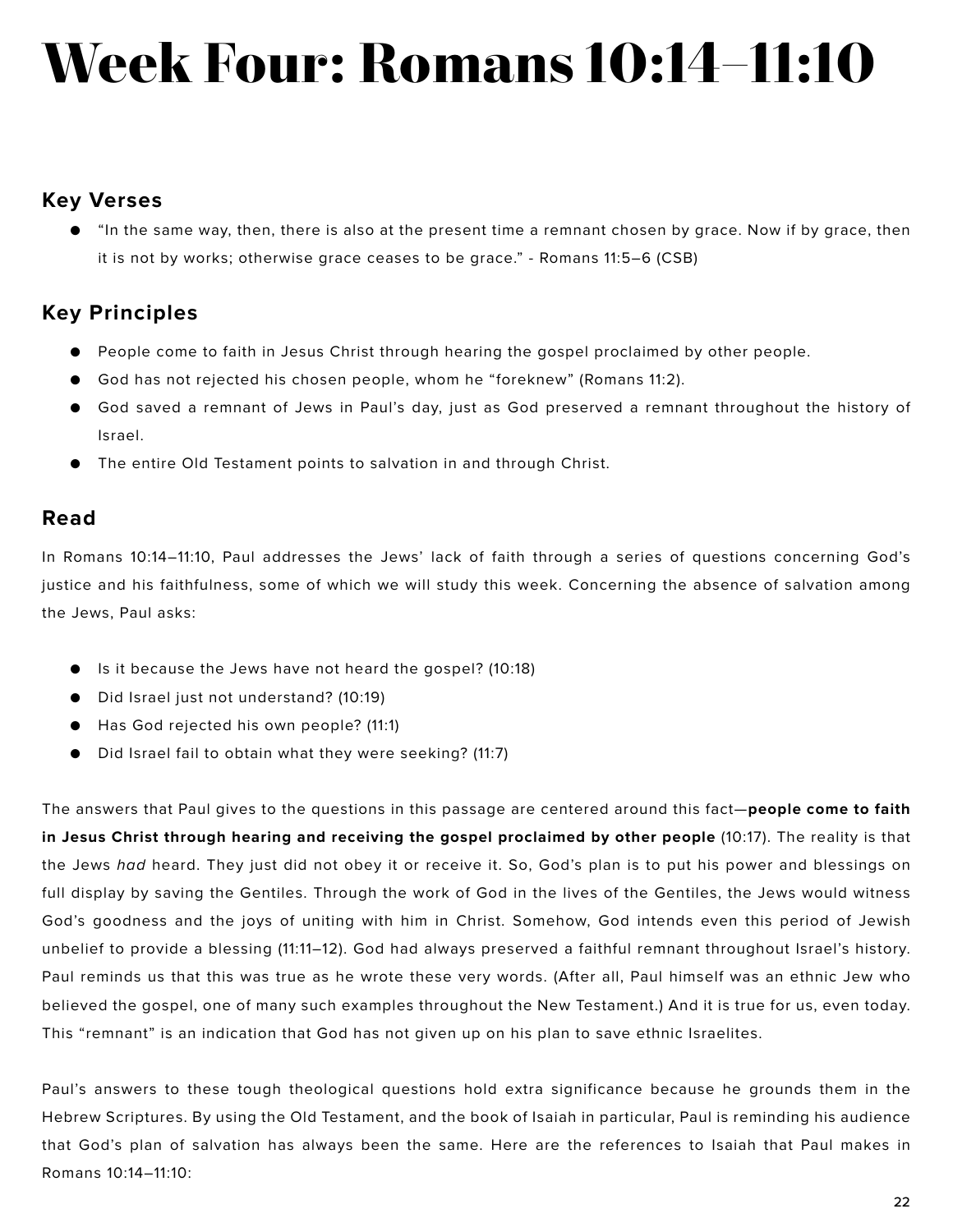- Romans 10:15 (citing Isaiah 52:7): "How beautiful are the feet of those who bring good news."
- Romans 10:16 (citing Isaiah 53:1): "Lord, who has believed our message?"
- Romans 10:20 (citing Isaiah 65:1): "I was found by those who were not looking for me; I revealed myself to those who were not asking for me."
- Romans 10:21 (citing Isaiah 65:2): "All day long I have held out my hands to a disobedient and defiant people."
- Romans 11:8a (citing Isaiah 29:10, which itself cites Deuteronomy 28–33): "God gave them a spirit of stupor, eyes that cannot see."

Understanding the background of Isaiah helps us understand Paul's message in Romans 10:14–11:10. Isaiah was a book that addressed the nation of Israel at a time when they struggled to believe that God would save them. Isaiah implored his kinsmen to have faith, especially in God's future salvation. But many of Isaiah's contemporaries did not believe, and it was disastrous for them. So, Isaiah responded by predicting how God would save in the future, through a suffering Messiah (Isaiah 7, 9, 11, and 53), then restore his people, and finally create a new heaven and new earth (Isaiah 65–66) where his people would flourish. Paul took comfort in Isaiah because of this great vision of salvation, and Paul would even see the suffering Messiah—Jesus—with his own eyes (Acts 9). Paul also took comfort in the fact that Isaiah's message was rejected at first, just like what was happening to him. Both Isaiah and Paul had a vision of God's glorious salvation, and they knew it would overcome unrighteousness and unbelief.

In addition to Isaiah, Paul also cites other passages from the major sections of the Old Testament in Romans 10:14– 11:10. This arrangement of references is not a coincidence. Paul does all of this in such a short section of Romans to make an important point: **The entire Old Testament points to salvation in and through Christ**.

Notice that these Old Testament references convey a key point from Romans 10:14–17: God has good news for the world, and he uses his people to spread this message of salvation. He allows *us* to participate in his plan of salvation. God's Word even calls the feet of those who bring good news "beautiful" (Romans 10:15)! The message of God's righteousness in the gospel spreads through people! Yes, the local church remains God's "Plan A" to carry the gospel to those who have yet to believe.

There is so much beauty and honor in taking the gospel to the world. But Paul knows that taking the gospel to the world also entails rejection (Romans 10:18–21). Paul's message was rejected by his kinsmen. Faithful prophets like Isaiah and Elijah were also rejected. Even Jesus was rejected. This rejection will also happen to you and me.

Paul's struggles surrounding Israel's acceptance of the gospel show us that we are not alone when we experience friends and family who reject the good news of the gospel. Even so, we press on and preach the good news even when we know rejection might come. We know from Romans 9:30–11:10 that throughout history, God chose to save his people by sending his messengers to proclaim the good news. Because of this, we can trust God with our lives and our ministry, as we take the gospel to our neighborhoods, cities, and the ends of the earth.

And when rejection comes, don't shrink back in fear; ask God for more faith, courage, and boldness (Acts 4:29; Ephesians 6:19–20). Brothers and sisters, continue to share Jesus boldly, even in the face of rejection, just like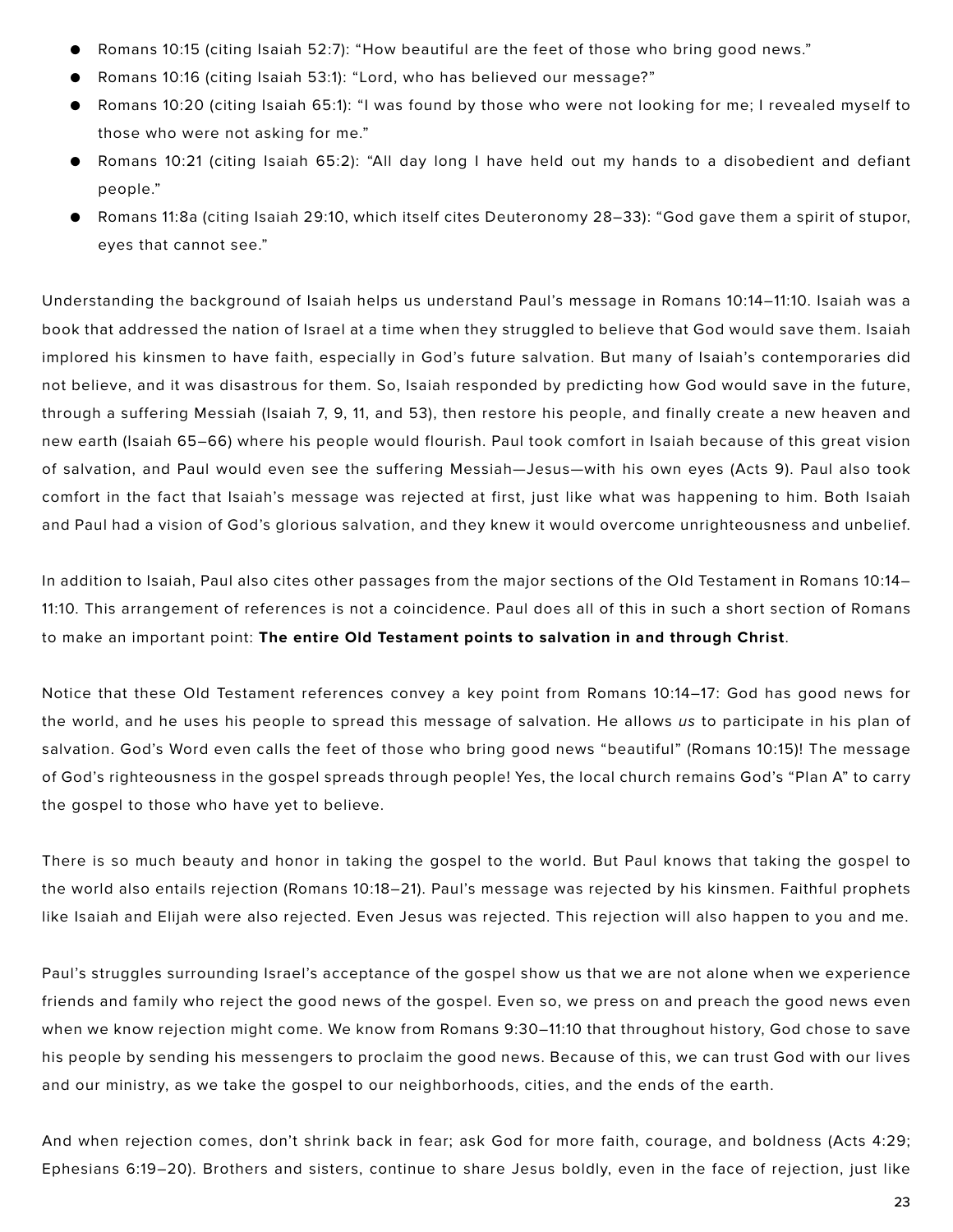Paul did among his own people many centuries ago. We are Christians today in part because Paul pressed on to make sure he fulfilled his calling in God's mission to bring salvation to a lost world. Likewise, may we be faithful to make the most of our God-given opportunities to bring the good news of eternal life in Christ to every last person in our communities.

# **Study Guide**

The following study questions are meant to help us wrestle with the text of Romans and see how the gospel displays God's righteousness*.* Set aside some time this week to meet with God and answer these questions for yourself. Complete each question *before* your weekly small group meeting. Then, when you gather with your small group, be prepared to discuss your answers together.



**Read Romans 1:16–17 to remain focused on Paul's major points. Then, read Romans 10:14– 11:10 in preparation for this week's study.**

# **H**ighlight

Paul raises many questions in Romans 10:14–11:10. Write down—or underline—each of these questions and highlight the answers that Paul provides.

What Old Testament passages does Paul quote in Romans 10:14–11:10? Write out the main point of each Old Testament reference in your own words.

What do we learn about God's character in Romans 10:14–11:10? Which verses support these truths?

What do we learn about God's plan of salvation in Romans 10:14–11:10? Which verses support these truths?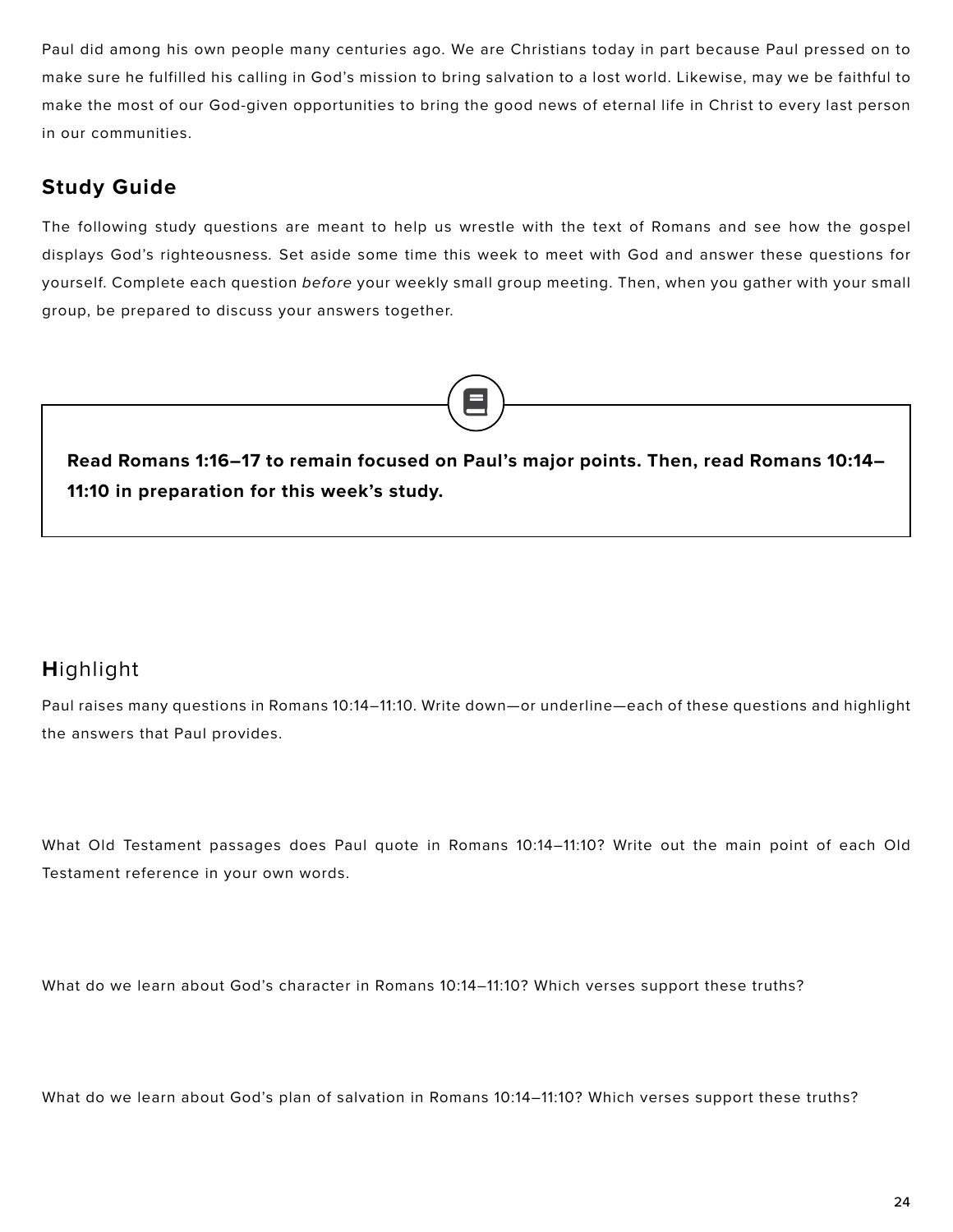# **E**xplain

Why does Paul have confidence that God will not give up on unbelieving Jews according to Romans 10:14–11:10?

What is the stumbling block (or pitfall, in some translations) that prevents some from believing (Romans 11:5–6, 9)? Why is it important?

Why is preaching the gospel an important part of God's plan for saving people according to Romans 10:14–11:10?

When Paul explains God's plan of salvation in Romans 1–11, grace is an important component. Why? How does Romans 10:14–11:10 reinforce these thoughts?

# **A**pply

How does Romans 10:14–11:10 motivate you in your efforts to help others believe in Christ?

In your everyday life, what stumbling blocks prevent you from believing and living what God says in this passage?

Are there people you think are beyond God's reach—that you think he has given up on? How does Romans 10:14– 11:10 encourage you and help you fight against such hopelessness?

How do we help people whose "eyes have been darkened" and "hearts have been hardened" (11:7–10)?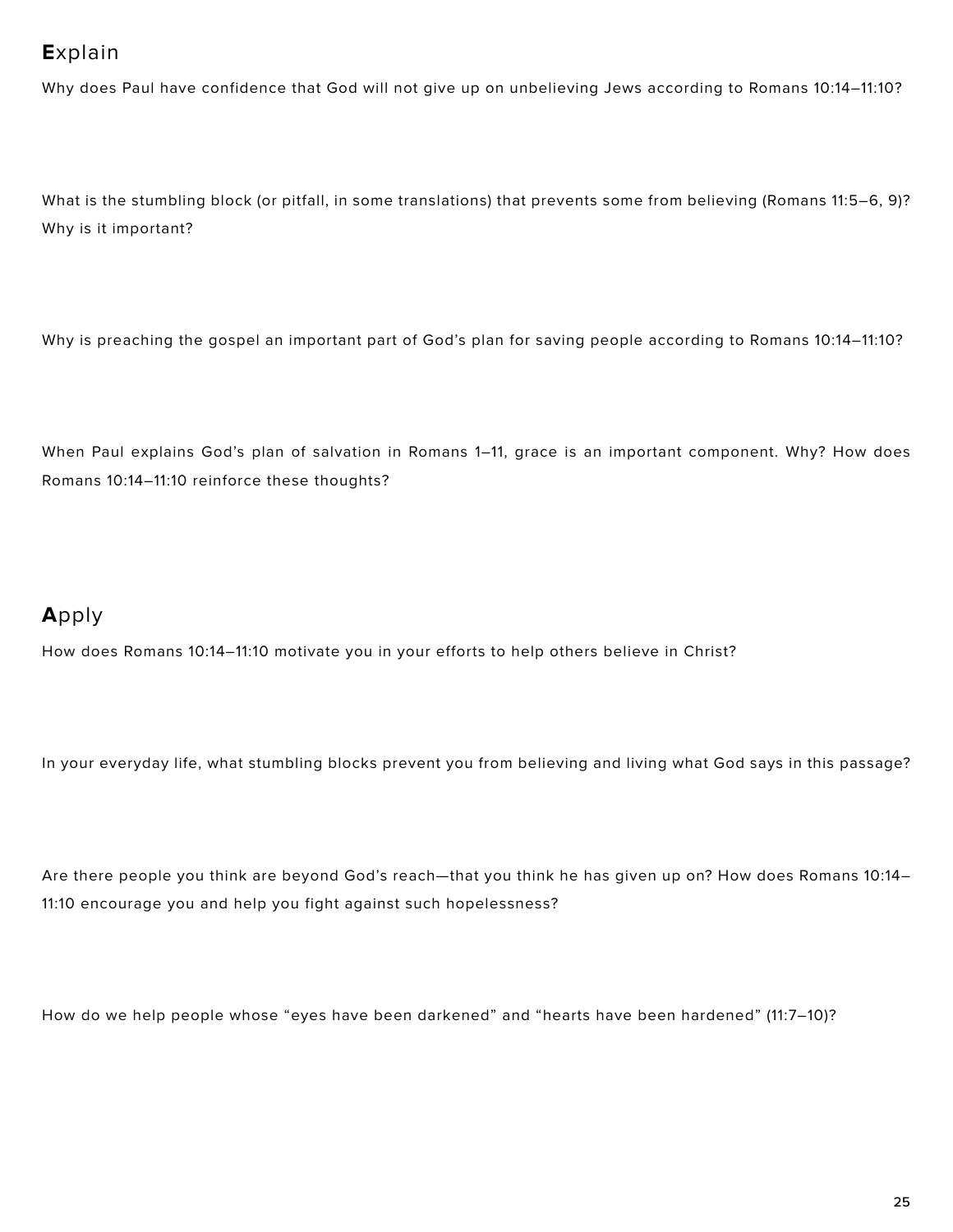# **R**espond in Prayer

Each week of this study guide will include a recommended Scripture passage that helps us focus on the faithfulness of our great God. Set aside some time this week to read through the selected passage and use the prayer prompts below as your guide. We recommend praying through this passage on your own at home *and* together with your small group.

#### **This Week's Prayer Passage: Romans 10:14–11:10**

Read Romans 10:14–11:10.

Pray through the following prompts, according to the A.C.T.S. method.

- **● A**doration: Praise God that he is sovereign, always working a plan of salvation that is larger than what we can see and understand (11:1–5). Adore God because he is the God of grace (11:5–6). Praise God as the one who has control over our lives and our fates (11:7–10).
- **● C**onfession: Confess that we are too weak and self-centered to comprehend God's work in the world (10:19–21; 11:8–10). Confess and repent to God for how you have become frustrated or angry with him for how he has managed his plan of salvation. Ask God's forgiveness for how we have blinded ourselves and turned our backs on him (11:9–10).
- **● T**hanksgiving: Thank God that he is patient with us (10:21). Thank God for making himself and his glorious salvation known to us (10:15–18). Thank God for bringing people into your life who have helped you understand God's grace (10:14–18). And thank God for extending his grace to you and changing your life  $(11:5-6)$ .
- **● S**upplication: Ask for the strength, courage, and obedience to preach the good news to your friends and neighbors (10:14–18). Pray that your One would not reject the gospel, but that they would find God and obey his Word (10:20).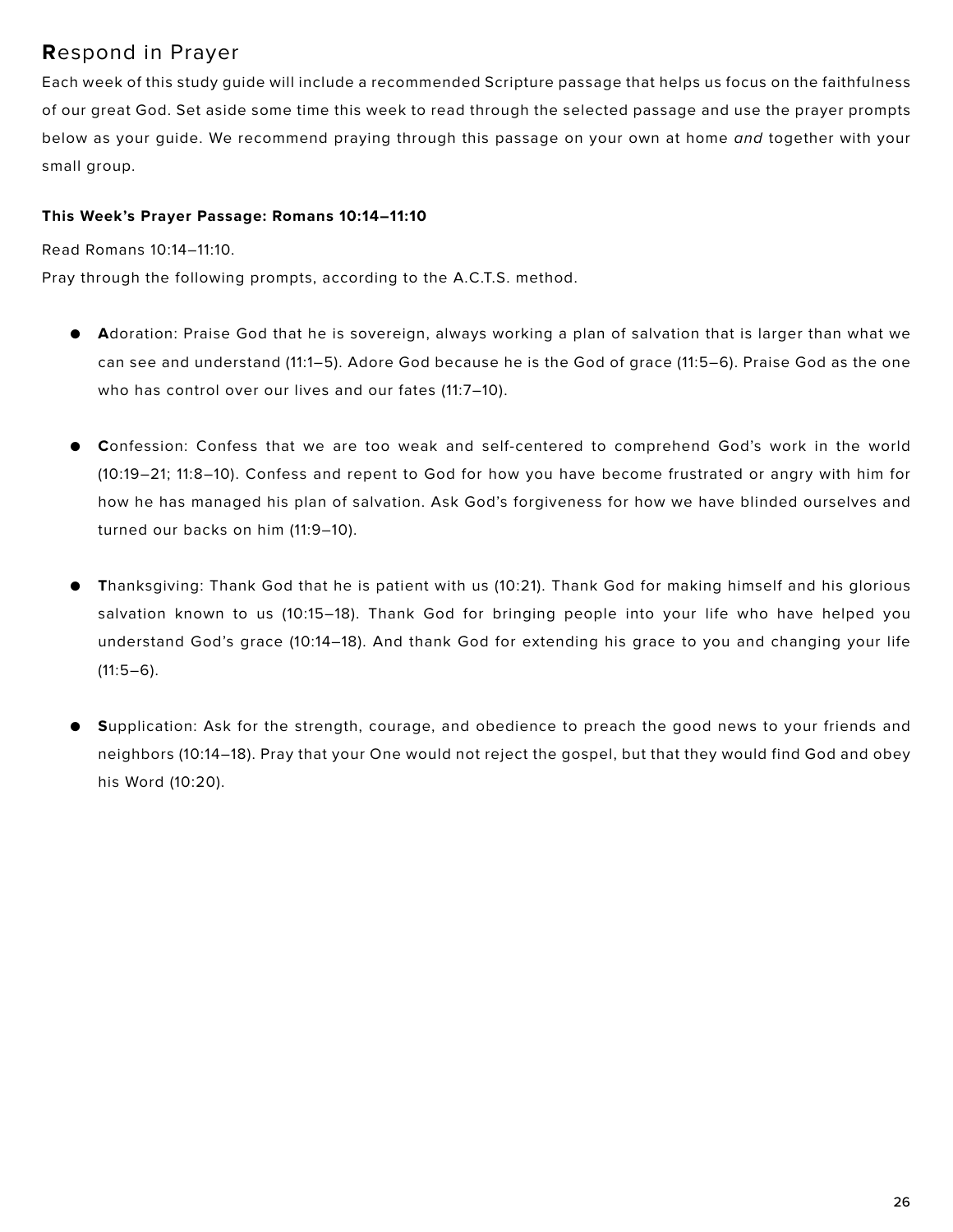# **Week Five: Romans 11:11–36**

### **Key Verses**

● "Oh, the depth of the riches both of the wisdom and of the knowledge of God! How unsearchable his judgments and untraceable his ways! For who has known the mind of the Lord? Or who has been his counselor? And who has ever given to God, that he should be repaid? For from him and through him and to him are all things. To him be the glory forever. Amen." - Romans 11:33–36 (CSB)

# **Key Principles**

- As we consider God's sovereignty in salvation, our hearts should turn to humble and joyful worship.
- God was, and is, bringing Jews and Gentiles together in the gospel.
- God's very inclusion of the Gentiles will lead to the salvation of the Jews.
- Humility and trust should be our response as we consider God's kindness to us in Christ.
- Just as Gentiles experienced God's mercy after a time of disobedience, Israel will also receive mercy after their disobedience.

#### **Read**

What brings your heart to a place of worship? Your favorite song? An answered prayer? These are all good things. But above all else, God wants our worship to be informed by who he is and what he has done. The goodness of his character should move us to praise his name. Meditating on these things—God's Word and his ways—should lift our hearts to joyful adoration of God. This is exactly where we find Paul in Romans 11. As Paul concludes his explanation of God's unsearchable plan, he cannot help but burst into worship.

So, what is it from Romans 9–11 that brings Paul to a place of worship? God's faithfulness. The central theme of Romans 9–11 was stated at the beginning: "It is not as though the word of God has failed" (Romans 9:6). Previously, God had made promises of salvation to Israel, and yet, many Israelites did not experience salvation in Christ. We discussed in Week One that, at first glance, it seems that Israel's present unbelief brings God's faithfulness into question. How did Paul defend God's faithfulness? He showed from the Old Testament that salvation was never promised to every single ethnic Israelite. Not every ethnic Israelite is chosen. True Israel was never determined by family lineage or their works. Many Israelites who resisted the gospel made the error of trying to pursue righteousness through works of the law, instead of faith in Christ (Romans 10:1–4). Thus, there was a preserved group—a remnant—of Israel that believed in Christ. (Romans 11:1–7)

Paul could have ended his argument here, but he doesn't. Paul continues because the story of Israel isn't over. The last word cannot be that Israel is doomed to hardened hearts. The majority of Israel will not always continue to resist the gospel. For now, Israel has been temporarily calloused to the gospel so that the fullness of the Gentiles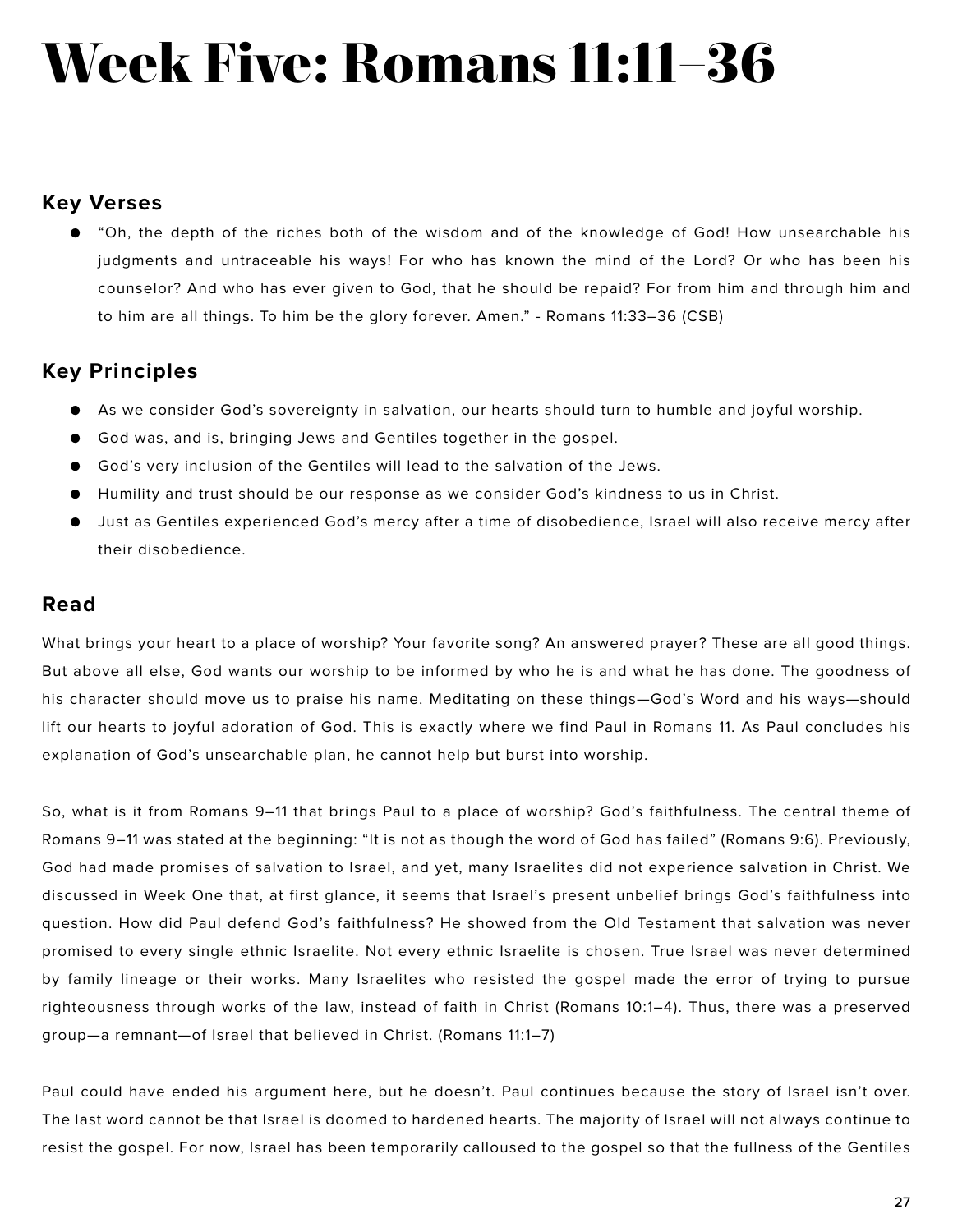may enter into the family of God (Romans 11:25). But the inclusion of the Gentiles will eventually provoke Israel to jealousy and lead to their salvation (Romans 11:14).

Paul's line of reasoning here raises many questions about ethnic Jews today. Is Paul claiming that all ethnic Jews will become Christians? Or is he referring, instead, to the "true Israel" he introduced in Romans 9:6? Commentators differ about who precisely Paul is talking about in his references to "Israel" in this passage. (And we would do well to allow for various interpretations ourselves.) But one thing is clear: God is not done with Israel.

Paul uses the illustration of an olive tree to explain God's plan for both Jews and Gentiles. Once again, Paul borrows an image from the Old Testament (Jeremiah 11:16–17; Hosea 14:6; Isaiah 5:1–7). As gardeners already know, it is possible—and common—to move a branch from one tree to another. This process is called grafting. The way Paul uses the image in Romans 11, the root of the tree represents the patriarchs, while the branches are the descendants (11:16). The natural branches refer to the Jews, while the wild branches refer to the Gentiles (11:17–24). The natural branches (Jews) were broken off, so the wild branches (Gentiles) could be grafted into the tree of God's people.

However, in 11:17–22, Paul warns the Gentiles that their inclusion is no reason for them to boast. A Gentile cannot say, "God rejected Israel and saved us Gentiles because we are better!" Salvation is by God's choice and not because of something in us. As we marvel at God's sovereign choice, may we all remember Paul's warning to the Gentiles (Romans 11:20–22). Pride has no place in the heart of God's people. **Humility and trust should be our response as we consider God's kindness to us in Christ.** As Paul tells the Gentiles, we must continue to trust God and not ourselves.

Romans 11:30–32 gives a great summary of Paul's argument. **Just as Gentiles experienced God's mercy after a time of disobedience, Israel will also receive mercy after their disobedience.** God does this to show his mercy. We can find rest in the fact that God has orchestrated all of his ways in order to magnify his glory and his mercy!

Overcome by the weight of God's faithfulness, Paul overflows into worship. But Paul doesn't just mention vague phrases of praise, he adores God for specific aspects of his character and deeds. Paul praises the depth and richness of God's wisdom and knowledge. He praises God for his supreme nature; the fact that God's judgments and ways are far above and beyond us (Romans 11:33). God's mind is incomparable; no one can understand it. God's actions are always right; no one can instruct him. God is never in debt; no one can give God anything that isn't already his. Because all things are from him, through him, and to him—all glory belongs to God forever.

For Paul, his thoughts about God lead him to worship God. In this sense, some might say Paul's rich understanding of God has turned into praise for God: his theology has transformed into doxology. As one pastor states:

Our study of God and his ways among us should turn our hearts to music. The term theology produces in the mind of the man on the street visions of damp libraries and musty tomes and somber monasteries. Instead, theology should suggest light and dancing! And that is what our present passage should do for us. Formally stated, Romans 11:33–36 identifies the proper response of our hearts to God's sovereign working.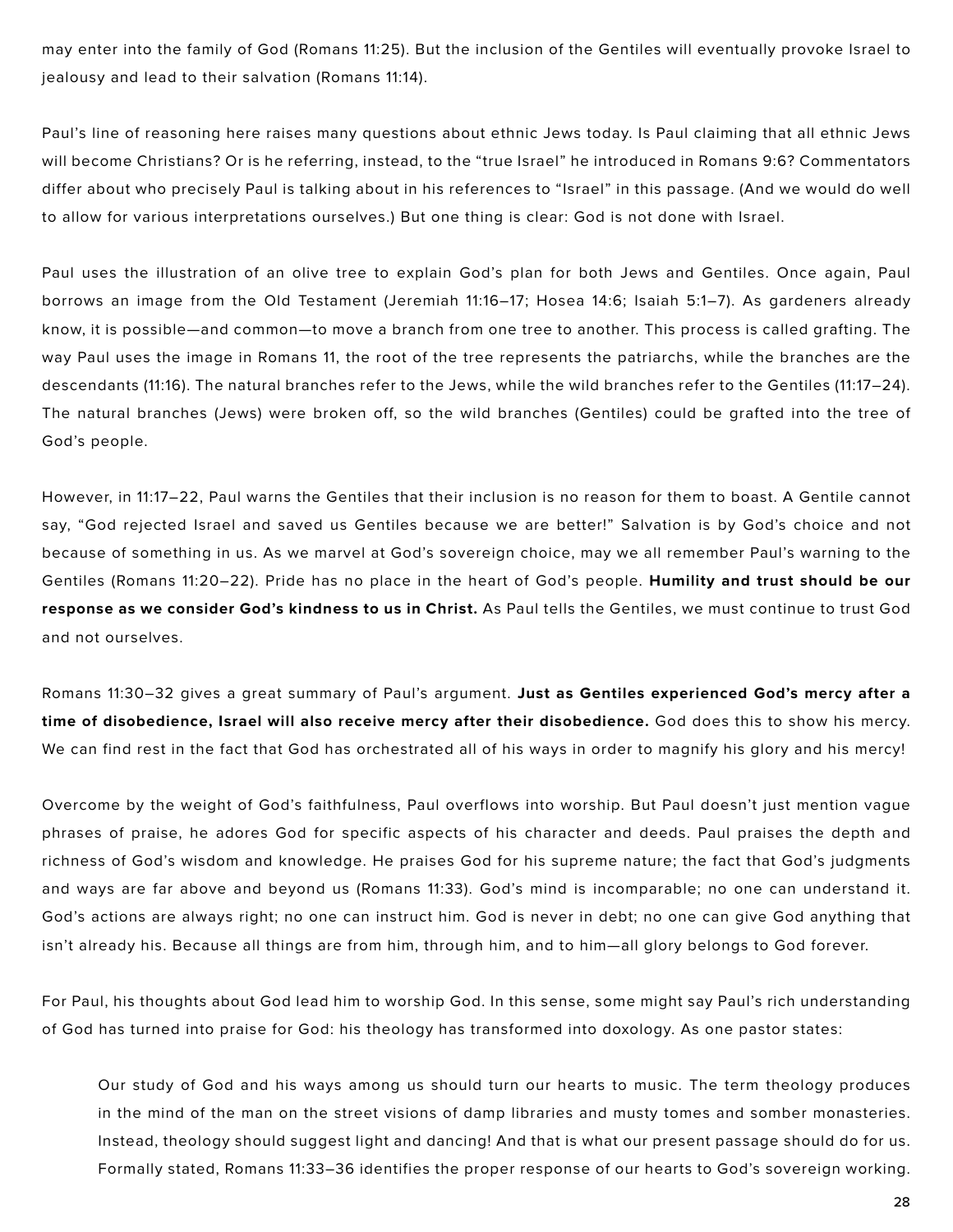Any person who truly appropriates something of Paul's response in these verses will experience a marked increase in joy.2

It's only appropriate that we end our study of Romans 9–11 with a hymn of praise. As you reflect on these words from William Cowper, pray that God would lead your heart to praise as you consider his sovereign ways.3

God moves in a mysterious way his wonders to perform; he plants his footsteps in the sea, and rides upon the storm.

Deep in unfathomable mines of never-failing skill he treasures up his bright designs. and works his sov'reign will.

Ye fearful saints, fresh courage take; the clouds ye so much dread are big with mercy, and shall break in blessings on your head.

Judge not the Lord by feeble sense, but trust him for his grace; behind a frowning providence he hides a smiling face.

His purposes will ripen fast, unfolding ev'ry hour; the bud may have a bitter taste, but sweet will be the flow'r.

Blind unbelief is sure to err, and scan his work in vain; God is his own interpreter, and he will make it plain.

# **Study Guide**

The following study questions are meant to help us wrestle with the text of Romans and see how the gospel displays God's righteousness*.* Set aside some time this week to meet with God and answer these questions for yourself. Complete each question *before* your weekly small group meeting. Then, when you gather with your small group, be prepared to discuss your answers together.



<sup>2</sup> R. Kent Hughes, *Romans: Righteousness from Heaven* (Wheaton, IL: Crossway, 1991), 202–204.

<sup>3</sup> William Cowper, "God Moves In A Mysterious Way." Public Domain.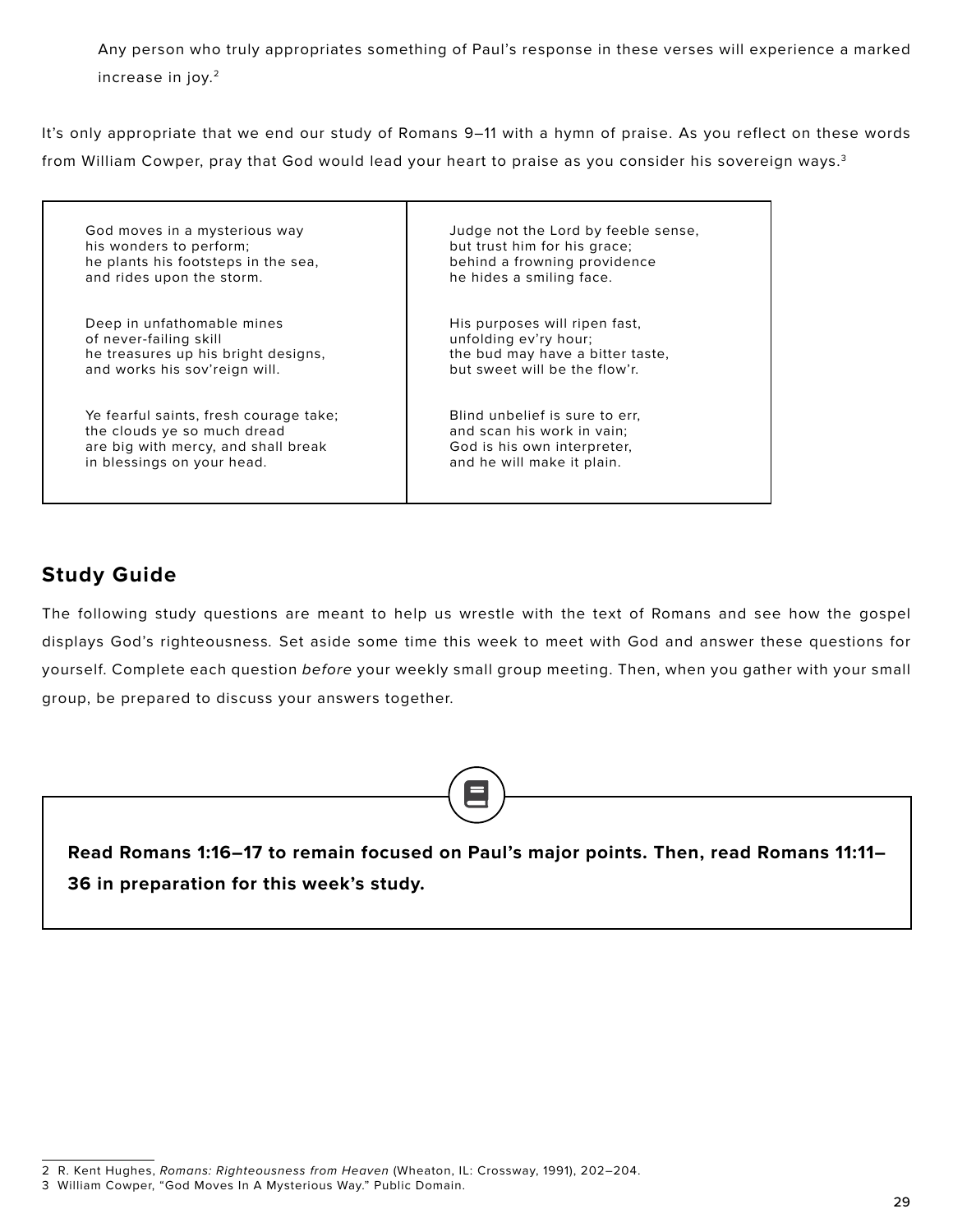# **H**ighlight

What questions does Paul ask in Romans 11:11–36? What answers (if any) does he give in these verses?

How many times does Paul mention Jews (or Israel)? Gentiles?

What direct commands does Paul give in Romans 11:11–36?

What Old Testament quotes does Paul reference?

### **E**xplain

According to Romans 11:11–36, what was the good purpose for which God hardened many Israelites?

What are the reasons that the Gentiles should not be conceited (11:20)? How are they instructed to fight this conceit (11:22)?

What does Paul say is going to happen to ethnic Israelites in the future (11:25–27)?

In your own words, rewrite the questions from Romans 11:34–35 and turn them into sentences.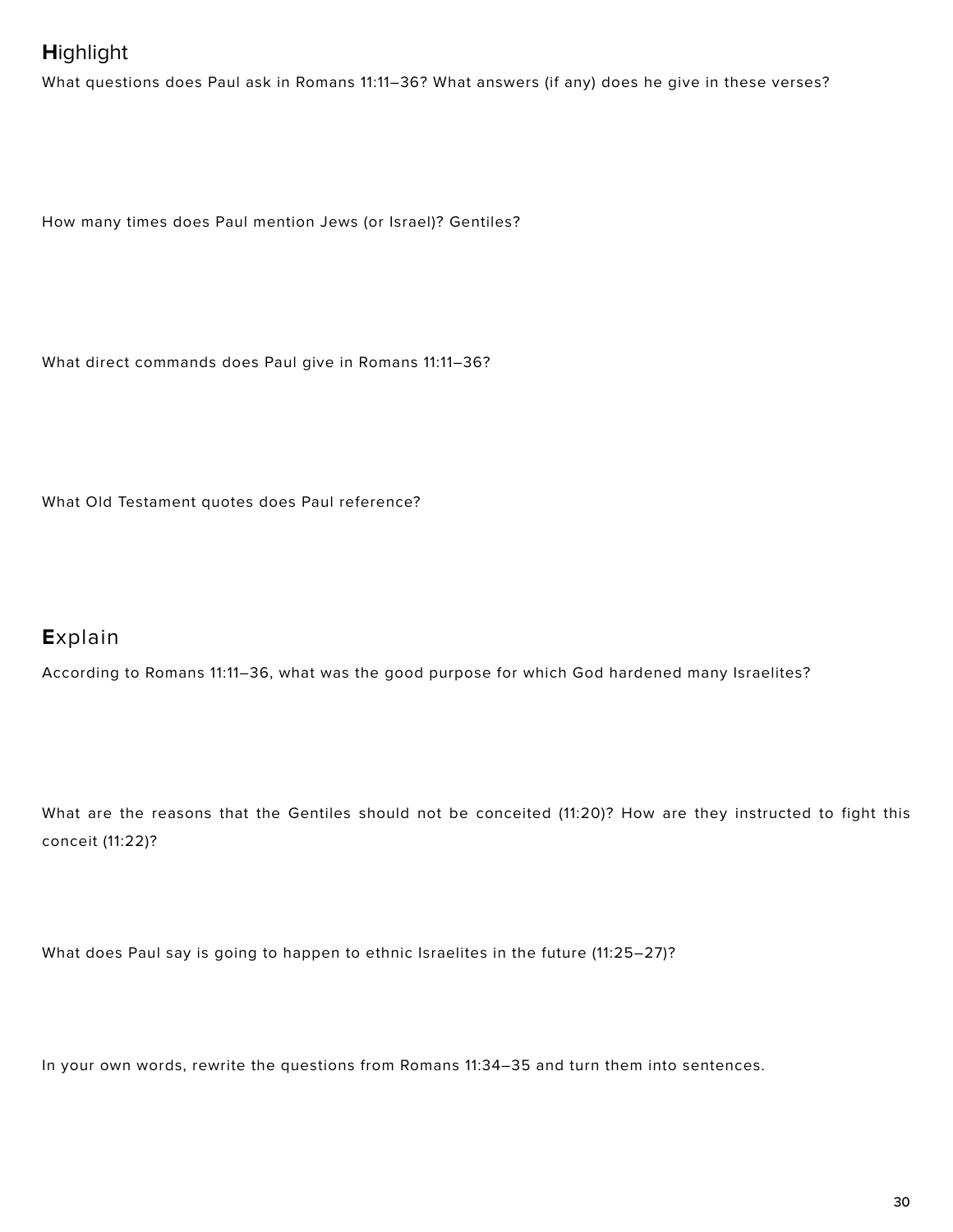# **A**pply

What are some ways you can grow in regularly obeying the command to "consider God's kindness and severity" (11:22)?

Does thinking about God's election make you more prideful and argumentative? What are some things in this passage that can help you remain humble and joyful?

How often does thinking deeply about God's Word move you to worship? What are some ways you can grow in this habit and practice it regularly?

It is a good practice to meditate on God's character until our heart sings with praise. What are some truths we learn about God in Romans 11:32–36? What are some ways to regularly bring these truths to mind in your everyday life?

# **R**espond in Prayer

Each week of this study guide will include a recommended Scripture passage that helps us focus on the faithfulness of our great God. Set aside some time this week to read through the selected passage and use the prayer prompts below as your guide. We recommend praying through this passage on your own at home *and* together with your small group.

#### **This Week's Prayer Passage: Romans 11:33–36**

Read Romans 11:33–36

Pray through the following prompts, according to the A.C.T.S. method.

- **● A**doration: Praise the "depth of the riches both of the wisdom and of the knowledge of God" (Romans 11:33). Consider how "unsearchable" and "untraceable" God's ways are (11:33).
- **● C**onfession: Confess to God your low thoughts of him. Ask him to forgive you for all the times you have wrongly believed that he needed your wisdom in running the world (11:34–35).
- **● T**hanksgiving: What has God graciously given you? Thank God for every good gift you have in your life, "for from him and through him and to him are *all things*" (11:36). Consider God's greatest gift of all, his own Son (Romans 8:32). Thank God for giving us Jesus Christ.